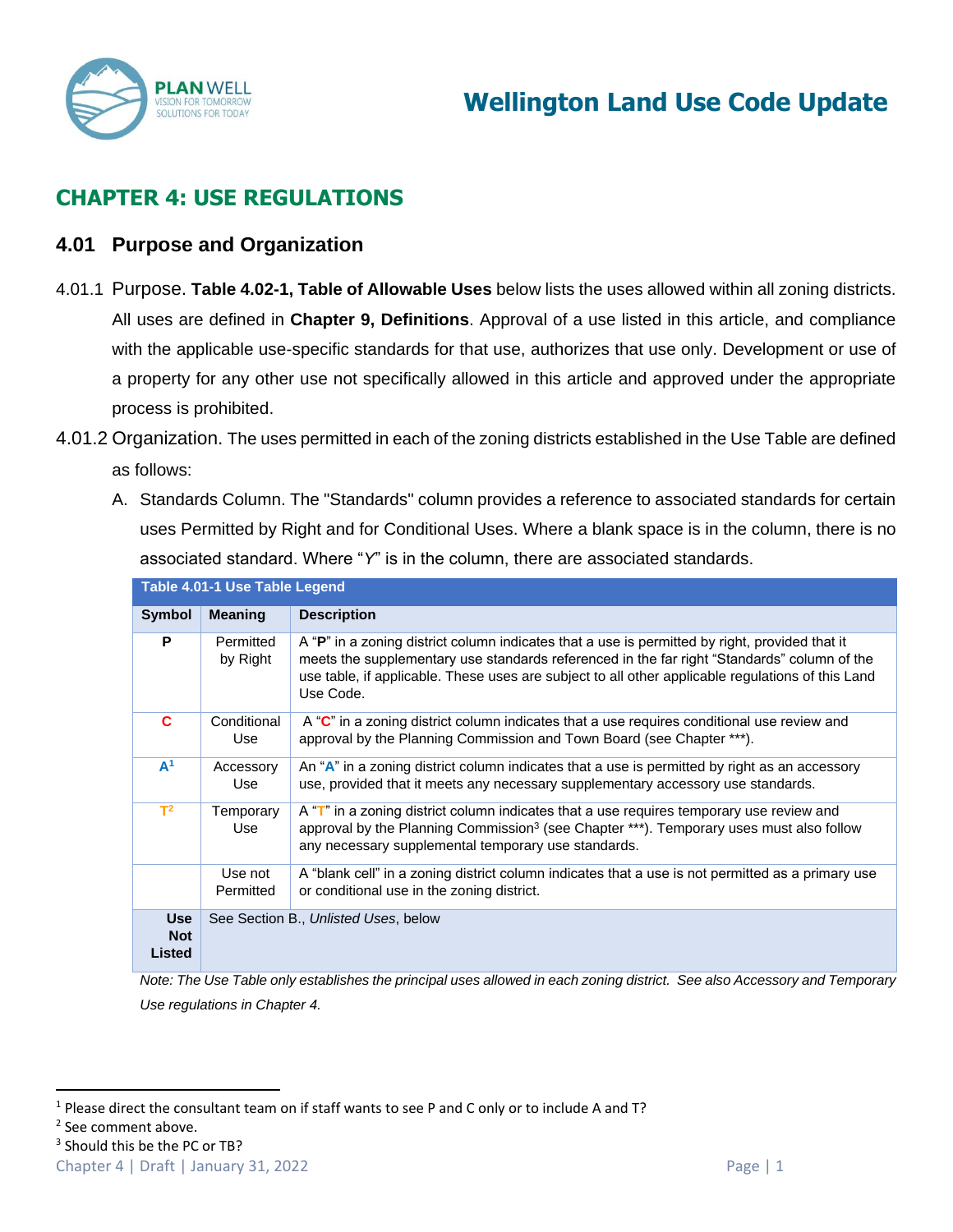- B. Unlisted Uses. If a proposed use is not specifically listed in the **Use Table**, the Planning Director shall determine whether the use is permitted or not permitted. This determination shall be based upon the similarity in nature and character to one or more uses that are listed in the Use Table. In making this determination, the Planning Director may refer to the following factors as guidance:
	- 1. Criteria for Use Determination.
		- a. Whether the use has similar visual, traffic, environmental, parking, employment, and other impacts as an expressly listed use. The Planning Director may refer to empirical studies or generally accepted planning or engineering sources in making this determination. The burden is on the applicant to establish that the use is similar to the expressly listed use; or
		- b. Whether the use is within the same industry classification as another permitted use. In making this determination, the Planning Director may refer to the most recent edition of the North American Industry Classification Manual (Executive Office of the President, Office of Management and Budget, 2017)("NAICS"). If the use is not defined in the NAICS, the Administrator may refer to the American Planning Association, Land-Based Classification Standards LBCS Tables (April 1, 2001).
	- 2. If Not Authorized Then Prohibited. If the Planning Director determines that a proposed use does not fit within a given use type and is not functionally the same as a permitted, accessory, conditional, or temporary use, then the use is a prohibited use.

| <b>Use</b>                     |                            |       |       |       |             | <b>Zoning District</b> |       |                   |       |   |                   |       |                     |
|--------------------------------|----------------------------|-------|-------|-------|-------------|------------------------|-------|-------------------|-------|---|-------------------|-------|---------------------|
|                                | <b>Residential</b><br>Open |       |       |       |             |                        |       | <b>Commercial</b> |       |   | <b>Industrial</b> | Misc. | <b>Use Specific</b> |
|                                | A                          | $R-1$ | $R-2$ | $R-3$ | $R-4$       | <b>MH</b>              | $C-1$ | $C-2$             | $C-3$ | п |                   | P     | <b>Standards</b>    |
| <b>Residential</b>             |                            |       |       |       |             |                        |       |                   |       |   |                   |       |                     |
| Manufactured Home <sup>4</sup> | P                          | P     | P     |       | P           | P                      |       |                   |       |   |                   |       | Y                   |
| Mixed-Use Dwelling             |                            |       |       |       | P           |                        | P     | P                 | P     |   |                   |       |                     |
| <b>Multi-Family Dwelling</b>   |                            |       |       | P     | $\mathbf c$ |                        |       |                   | P     |   |                   |       | Y                   |
| Single-Family                  | C                          |       | P     | P     | P           |                        |       |                   |       |   |                   |       | Y                   |
| <b>Attached Dwelling</b>       |                            |       |       |       |             |                        |       |                   |       |   |                   |       |                     |
| Single-Family                  | P                          | P     | P     | P     | P           |                        |       |                   |       |   |                   |       |                     |
| <b>Detached Dwelling</b>       |                            |       |       |       |             |                        |       |                   |       |   |                   |       |                     |

# **4.02 Table of Allowable Uses**

This chapter shall follow the requirements established in **Table 4.02-1, Table of Allowable Uses**.

Chapter 4 | Draft | January 31, 2022 Page | 2 <sup>4</sup> Additional specific use regulations to be proposed in R-2 and R-4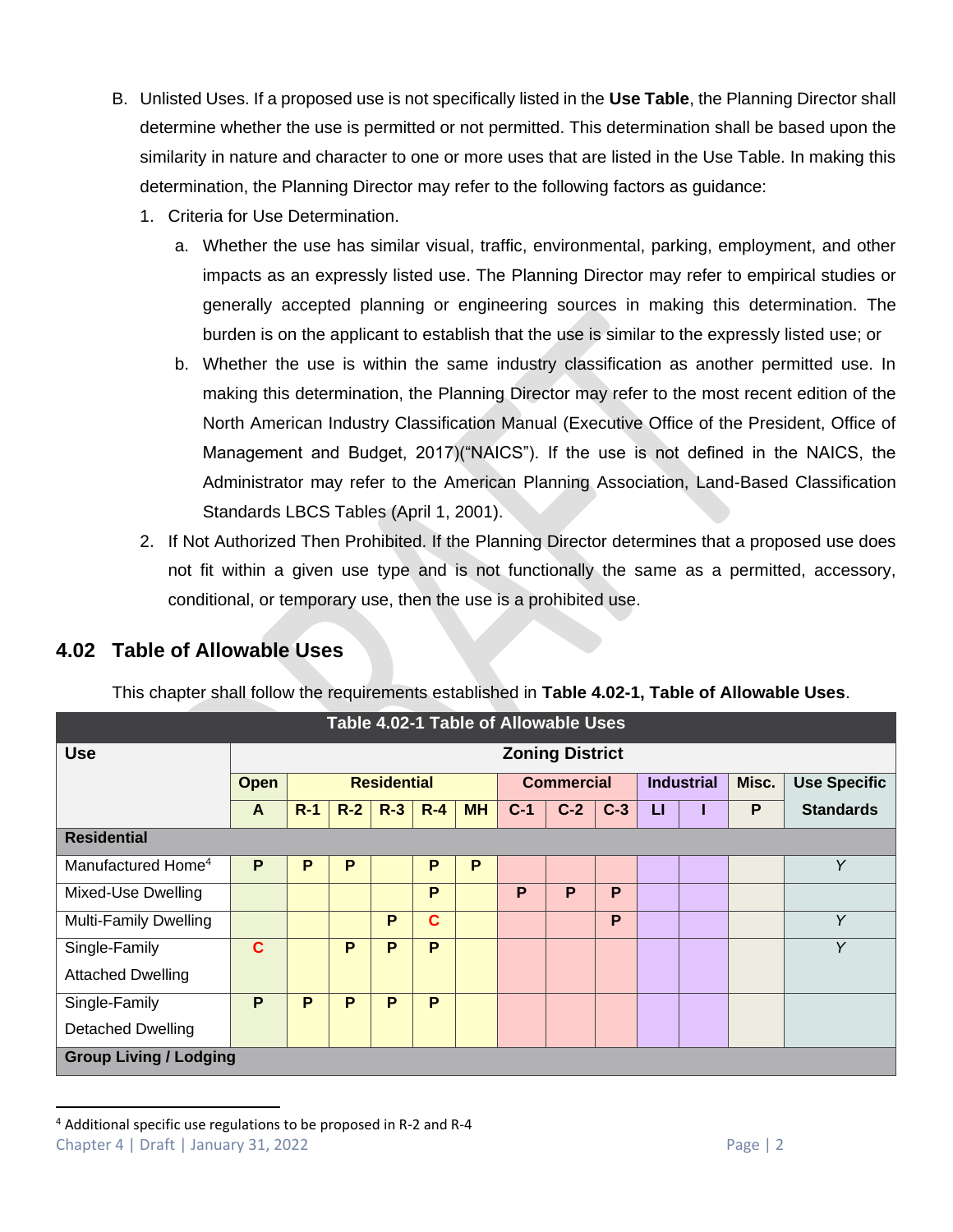| <b>Bed and Breakfast</b>      |                         |                |                | $\mathbf c$    | $\mathbf c$    |  | $\mathbf c$    |                         |                |                         |                           |                |                |
|-------------------------------|-------------------------|----------------|----------------|----------------|----------------|--|----------------|-------------------------|----------------|-------------------------|---------------------------|----------------|----------------|
| Boarding and                  |                         |                |                | $\mathbf c$    | $\mathbf c$    |  |                |                         | $\mathsf{P}$   |                         |                           |                | Y              |
| Rooming House                 |                         |                |                |                |                |  |                |                         |                |                         |                           |                |                |
| <b>Group Home</b>             |                         | $\overline{P}$ | $\overline{P}$ | $\overline{P}$ | $\overline{P}$ |  |                |                         | $\overline{P}$ |                         |                           |                |                |
| Hotel/Motel                   |                         |                |                |                |                |  | $\mathsf{P}$   | $\mathbf c$             | $\mathsf{P}$   | P                       |                           |                |                |
| Long-Term Care                |                         |                |                | $\mathbf{C}$   |                |  | $\mathbf c$    |                         | $\mathsf{P}$   |                         |                           |                |                |
| <b>Facilities</b>             |                         |                |                |                |                |  |                |                         |                |                         |                           |                |                |
| <b>Agriculture</b>            |                         |                |                |                |                |  |                |                         |                |                         |                           |                |                |
| Agriculture                   | $\mathsf{P}$            | $\mathsf{P}$   |                |                |                |  |                |                         |                |                         | $\mathbf c$               |                |                |
| Greenhouse/Nursery            |                         |                |                |                |                |  |                |                         | $\overline{P}$ | P                       |                           |                |                |
| <b>Stable</b>                 | $\overline{P}$          | $\overline{P}$ |                |                |                |  |                |                         |                |                         |                           |                | $\overline{Y}$ |
| <b>Commercial / Office</b>    |                         |                |                |                |                |  |                |                         |                |                         |                           |                |                |
| <b>Animal Services</b>        |                         |                |                |                |                |  |                |                         |                |                         |                           |                |                |
| Kennel                        | $\overline{\mathbf{c}}$ |                |                |                |                |  |                |                         | $\mathsf{P}$   | $\mathsf{P}$            |                           |                | $\overline{Y}$ |
| Veterinary Facilities,        | P                       |                |                |                |                |  |                |                         | $\mathbf c$    | $\mathbf{C}$            | P                         |                | $\overline{Y}$ |
| Large animals                 |                         |                |                |                |                |  |                |                         |                |                         |                           |                |                |
| Veterinary Facilities,        | $\mathsf{P}$            |                |                |                |                |  | $\mathsf{P}$   |                         | $\mathsf{P}$   | P                       |                           |                | $\overline{Y}$ |
| Small animals                 |                         |                |                |                |                |  |                |                         |                |                         |                           |                |                |
| Food                          |                         |                |                |                |                |  |                |                         |                |                         |                           |                |                |
| Brew Pub, Distillery          |                         |                |                |                | $\mathbf c$    |  | P              | $\mathsf{P}$            | $\mathsf{P}$   | P                       |                           |                | Y              |
| Pub, or Limited               |                         |                |                |                |                |  |                |                         |                |                         |                           |                |                |
| Winery                        |                         |                |                |                |                |  |                |                         |                |                         |                           |                |                |
| <b>Food Catering</b>          |                         |                |                |                |                |  |                |                         | $\mathsf{P}$   | P                       |                           |                |                |
| <b>Grocery Store</b>          |                         |                |                |                |                |  | $\overline{P}$ | $\overline{\mathbf{c}}$ | $\overline{P}$ | $\overline{\mathbf{c}}$ |                           |                | $\overline{Y}$ |
| Open-Air Farmers'             |                         |                |                |                |                |  |                | P                       | $\mathsf{P}$   | P                       |                           |                |                |
| Market                        |                         |                |                |                |                |  |                |                         |                |                         |                           |                |                |
| Restaurant, Fast Food         |                         |                |                |                |                |  | P              |                         | P              | $\overline{\mathbf{c}}$ |                           |                | $\overline{Y}$ |
| Restaurant, Fast Food         |                         |                |                |                |                |  | $\overline{c}$ |                         | $\overline{P}$ | $\overline{\mathbf{c}}$ |                           |                | $\overline{Y}$ |
| with Drive-Thru               |                         |                |                |                |                |  |                |                         |                |                         |                           |                |                |
| Restaurant, Sit-down          |                         |                |                |                |                |  | $\mathsf{P}$   | $\mathsf{P}$            | P              | P                       |                           |                | $\overline{Y}$ |
| Entertainment / Recreation    |                         |                |                |                |                |  |                |                         |                |                         |                           |                |                |
| <b>Adult Entertainment</b>    |                         |                |                |                |                |  |                |                         |                |                         | $\boldsymbol{\mathsf{P}}$ |                | $\overline{Y}$ |
| Establishments                |                         |                |                |                |                |  |                |                         |                |                         |                           |                |                |
| Art Studio                    |                         |                |                |                | $\mathbf{C}$   |  | P              | $\mathsf{P}$            | P              | P                       | P                         |                |                |
| Bar/Tavern                    |                         |                |                |                |                |  | $\mathsf{P}$   | P                       | P.             | P                       | P                         |                | $\overline{Y}$ |
| Club/Lodge                    |                         |                |                |                |                |  | $\overline{P}$ | $\overline{\mathbf{c}}$ | $\overline{P}$ |                         |                           |                |                |
| <b>Entertainment Facility</b> |                         |                |                |                |                |  | $\mathsf{P}$   |                         | P              |                         |                           |                |                |
| <b>Golf Course</b>            | $\mathsf{P}$            | $\mathsf{P}$   | $\mathsf{P}$   |                |                |  |                |                         | $\mathbf{C}$   |                         |                           | $\overline{P}$ | $\overline{Y}$ |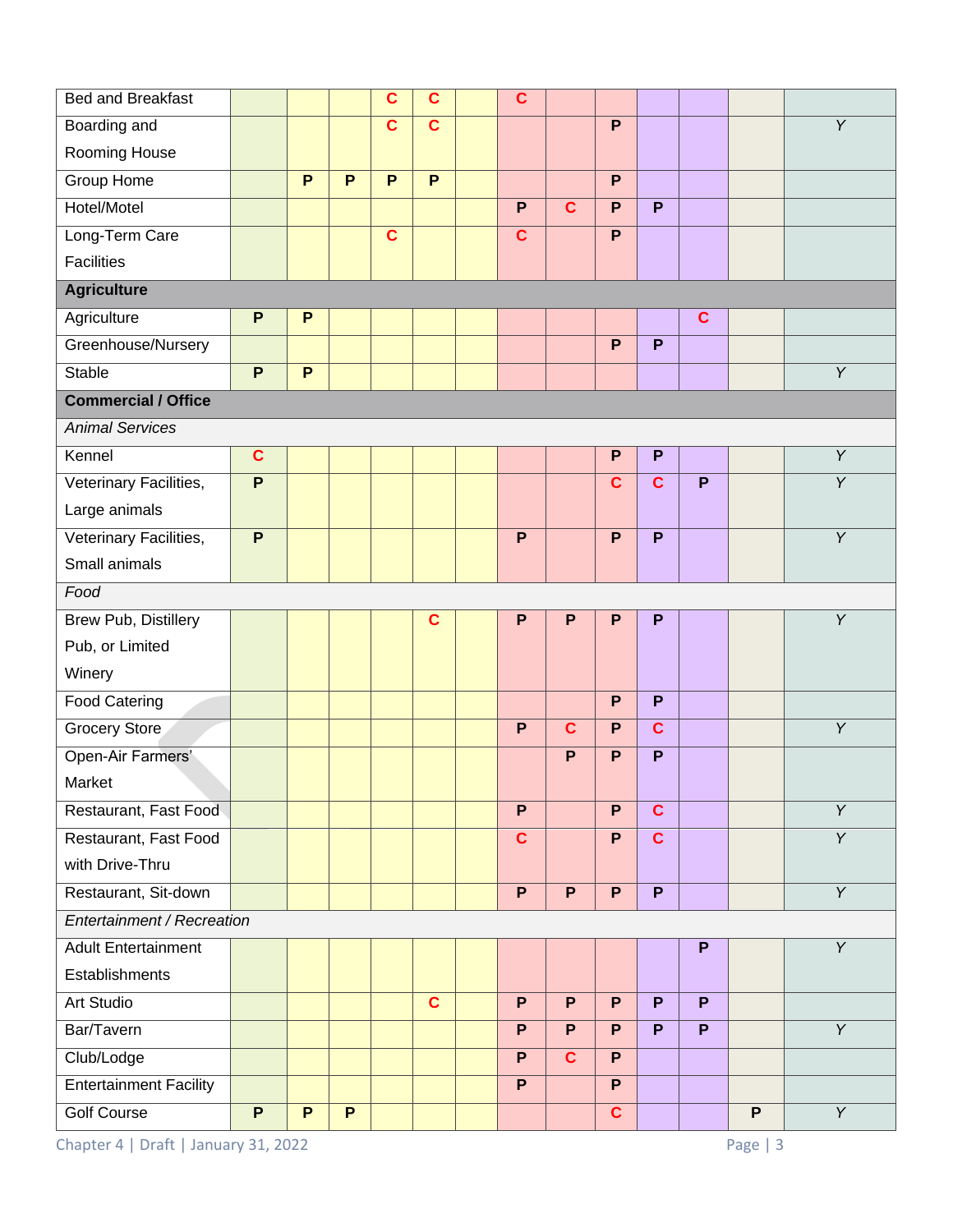| Nightclub                        |              |  |  |  |              |  |              |                | $\mathsf{P}$   | P              | P              |   | $\overline{Y}$ |
|----------------------------------|--------------|--|--|--|--------------|--|--------------|----------------|----------------|----------------|----------------|---|----------------|
| Recreational                     |              |  |  |  |              |  | P            |                | P              | P              |                | P |                |
| Entertainment, Indoor            |              |  |  |  |              |  |              |                |                |                |                |   |                |
| Recreational                     |              |  |  |  |              |  | $\mathsf{P}$ |                | $\mathsf{P}$   | $\mathsf{P}$   |                |   | $\overline{Y}$ |
| Entertainment,                   |              |  |  |  |              |  |              |                |                |                |                |   |                |
| Outdoor                          |              |  |  |  |              |  |              |                |                |                |                |   |                |
| <b>Tourist Facilities</b>        |              |  |  |  |              |  |              | $\mathsf{P}$   | $\mathsf{P}$   |                |                | P |                |
| Retail Sales / Personal Services |              |  |  |  |              |  |              |                |                |                |                |   |                |
| <b>Building and</b>              |              |  |  |  |              |  | $\mathbf c$  |                | $\mathbf c$    | P              | P              |   |                |
| Landscaping Materials            |              |  |  |  |              |  |              |                |                |                |                |   |                |
| Supply                           |              |  |  |  |              |  |              |                |                |                |                |   |                |
| Child Care Center                |              |  |  |  | $\mathbf{C}$ |  | P            | P              | P              |                |                |   |                |
| Convenience Store                |              |  |  |  |              |  | P            | P              | P              | P              |                |   | $\overline{Y}$ |
| <b>Convenience Store</b>         |              |  |  |  |              |  | P            |                | $\overline{P}$ | P              |                |   | $\overline{Y}$ |
| with fuel sales                  |              |  |  |  |              |  |              |                |                |                |                |   |                |
| <b>Financial Institution</b>     |              |  |  |  |              |  | $\mathsf{P}$ | $\mathbf{C}$   | $\mathsf{P}$   |                |                |   | $\overline{Y}$ |
| <b>Health and</b>                |              |  |  |  |              |  | $\mathsf{P}$ | $\mathbf c$    | $\mathsf{P}$   | $\mathsf{P}$   |                |   |                |
| Membership Club                  |              |  |  |  |              |  |              |                |                |                |                |   |                |
| Pawn Shop                        |              |  |  |  |              |  | P            | $\overline{P}$ | P              |                |                |   | $\overline{Y}$ |
| <b>Personal Services</b>         |              |  |  |  | $\mathbf c$  |  | $\mathsf{P}$ | P              | $\mathsf{P}$   | $\mathbf{C}$   |                |   |                |
| Print Shop                       |              |  |  |  |              |  |              |                | P              | P              |                |   |                |
| <b>Retail Store</b>              |              |  |  |  |              |  | P            | $\overline{P}$ | P              |                |                |   | $\overline{Y}$ |
| <b>Office</b>                    |              |  |  |  |              |  |              |                |                |                |                |   |                |
| <b>Professional Office</b>       |              |  |  |  | C            |  | P            | P              | ${\sf P}$      | P              |                |   |                |
| Automotive                       |              |  |  |  |              |  |              |                |                |                |                |   |                |
| Car Wash                         |              |  |  |  |              |  | P            |                | P              | $\mathsf{P}$   |                |   | $\overline{Y}$ |
| <b>Heavy Equipment</b>           | $\mathbf{C}$ |  |  |  |              |  |              |                |                |                | P              |   | $\overline{Y}$ |
| Sales and Rental                 |              |  |  |  |              |  |              |                |                |                |                |   |                |
| Motor Vehicle                    |              |  |  |  |              |  |              |                | $\overline{P}$ | $\overline{P}$ |                |   | $\overline{Y}$ |
| Dealership                       |              |  |  |  |              |  |              |                |                |                |                |   |                |
| Motor Vehicle Repair,            |              |  |  |  |              |  |              |                |                |                | P              |   | $\overline{Y}$ |
| Heavy                            |              |  |  |  |              |  |              |                |                |                |                |   |                |
| Motor Vehicle Repair,            |              |  |  |  |              |  | P            |                | $\mathsf{P}$   | P              | P              |   | $\overline{Y}$ |
| Light                            |              |  |  |  |              |  |              |                |                |                |                |   |                |
| Motor Vehicle Storage            |              |  |  |  |              |  |              |                |                | P              | $\overline{P}$ |   |                |
| Service Station                  |              |  |  |  |              |  | $\mathbf{C}$ |                | P              | $\mathsf{P}$   | $\mathsf{P}$   |   | $\overline{Y}$ |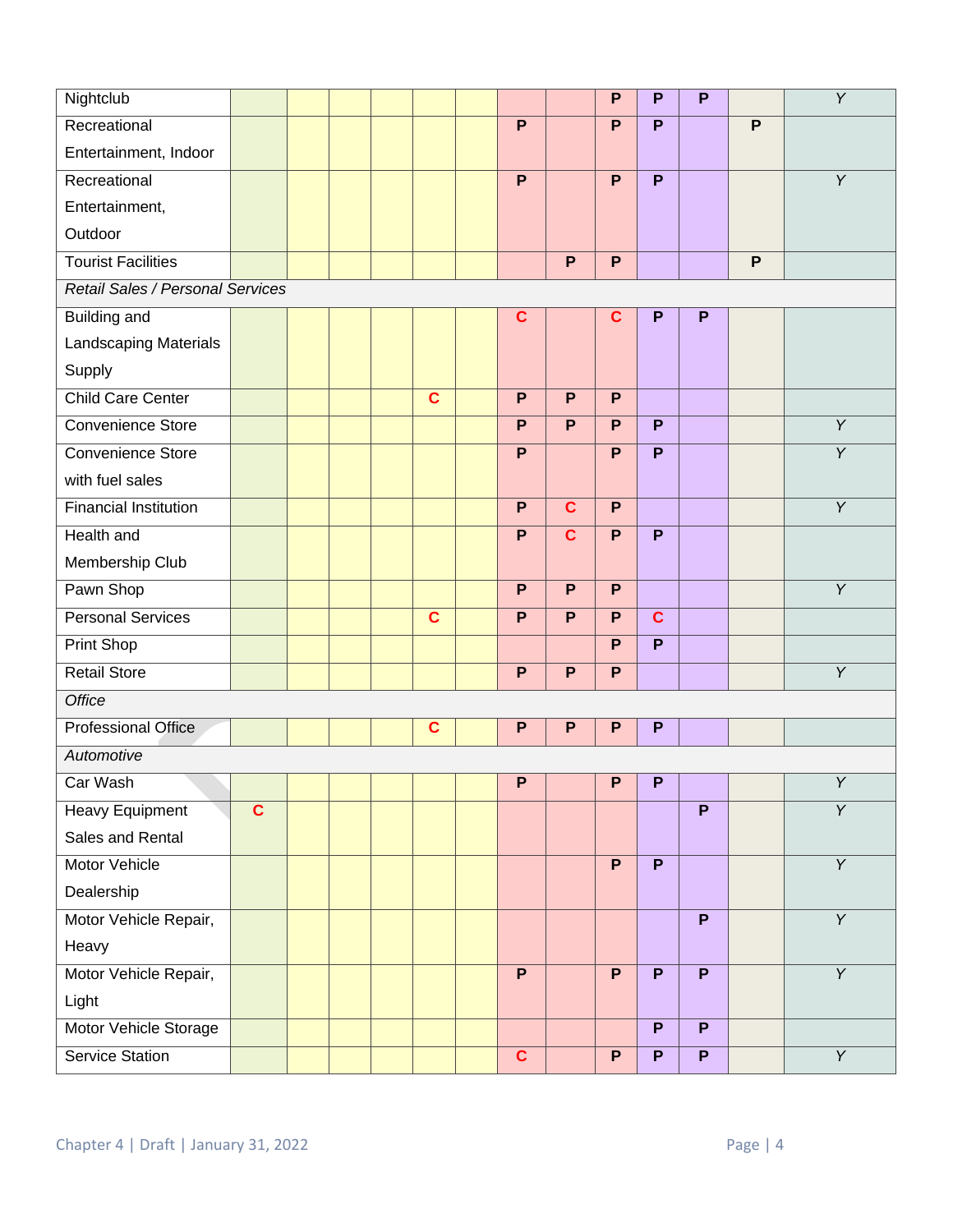| Marijuana <sup>5</sup>                |              |              |              |   |   |  |                         |              |                         |                         |                |                           |                |
|---------------------------------------|--------------|--------------|--------------|---|---|--|-------------------------|--------------|-------------------------|-------------------------|----------------|---------------------------|----------------|
| Medical Marijuana                     |              |              |              |   |   |  |                         |              | $\mathsf{P}$            |                         |                |                           | Υ              |
| <b>Store</b>                          |              |              |              |   |   |  |                         |              |                         |                         |                |                           |                |
| Retail Marijuana Store                |              |              |              |   |   |  |                         |              | P                       |                         |                |                           | $\overline{Y}$ |
| <b>Industrial / Natural Resources</b> |              |              |              |   |   |  |                         |              |                         |                         |                |                           |                |
| Brewery, Distillery, or               |              |              |              |   |   |  | $\mathbf c$             | $\mathbf c$  | P                       | P                       | P              |                           | Y              |
| Winery                                |              |              |              |   |   |  |                         |              |                         |                         |                |                           |                |
| <b>Commercial Dry</b>                 |              |              |              |   |   |  |                         |              |                         | $\overline{\mathbf{c}}$ | $\overline{P}$ |                           |                |
| <b>Cleaning Facility</b>              |              |              |              |   |   |  |                         |              |                         |                         |                |                           |                |
| Contractor and                        |              |              |              |   |   |  |                         |              |                         | $\mathbf c$             | P              |                           | $\overline{Y}$ |
| <b>Contractor Storage</b>             |              |              |              |   |   |  |                         |              |                         |                         |                |                           |                |
| Industrial and                        |              |              |              |   |   |  |                         |              |                         |                         | P              |                           | $\overline{Y}$ |
| Manufacturing, Heavy                  |              |              |              |   |   |  |                         |              |                         |                         |                |                           |                |
| Industrial and                        |              |              |              |   |   |  |                         |              | $\overline{\mathbf{c}}$ | $\overline{P}$          | $\overline{P}$ |                           | $\overline{Y}$ |
| Manufacturing, Light                  |              |              |              |   |   |  |                         |              |                         |                         |                |                           |                |
| Mini-Storage Facility                 |              |              |              |   |   |  |                         |              | $\mathbf c$             | P                       | P              |                           | $\overline{Y}$ |
| Research and                          |              |              |              |   |   |  |                         |              | $\mathbf c$             | $\mathbf c$             | P              |                           |                |
| Development                           |              |              |              |   |   |  |                         |              |                         |                         |                |                           |                |
| <b>Resource Extraction</b>            | $\mathbf c$  |              |              |   |   |  |                         |              |                         |                         | $\overline{P}$ | C                         | $\overline{Y}$ |
| Wholesale                             |              |              |              |   |   |  |                         |              |                         | P                       | P              |                           |                |
| Distribution,                         |              |              |              |   |   |  |                         |              |                         |                         |                |                           |                |
| Warehousing, and                      |              |              |              |   |   |  |                         |              |                         |                         |                |                           |                |
| Storage                               |              |              |              |   |   |  |                         |              |                         |                         |                |                           |                |
| Workshop                              |              |              |              |   |   |  | $\mathbf c$             | $\mathbf c$  | $\mathsf{P}$            | P                       | P              |                           | $\overline{Y}$ |
| <b>Institutional / Civic / Public</b> |              |              |              |   |   |  |                         |              |                         |                         |                |                           |                |
| <b>Death Care Services</b>            |              |              |              |   |   |  |                         |              |                         |                         |                |                           |                |
| Cemetery                              | $\mathsf{P}$ | $\mathsf{P}$ |              |   |   |  |                         |              |                         |                         |                | $\overline{P}$            | $\overline{Y}$ |
| <b>Funeral Services</b>               |              |              |              |   |   |  | $\overline{\mathbf{c}}$ |              | $\overline{P}$          | $\overline{P}$          |                |                           | $\overline{Y}$ |
| Education                             |              |              |              |   |   |  |                         |              |                         |                         |                |                           |                |
| College                               |              |              |              |   |   |  | $\mathsf P$             | $\mathbf c$  | $\mathsf{P}$            | P                       |                | $\boldsymbol{\mathsf{P}}$ |                |
| School                                |              |              |              |   |   |  |                         |              |                         |                         |                | $\overline{P}$            |                |
| <b>Technical School</b>               |              |              |              |   |   |  | $\mathsf{P}$            | $\mathbf{C}$ | P                       | P                       |                | $\overline{P}$            | $\overline{Y}$ |
| <b>Assembly</b>                       |              |              |              |   |   |  |                         |              |                         |                         |                |                           |                |
| <b>Community Facility</b>             |              | P            | $\mathsf{P}$ | P | P |  | $\mathsf P$             |              | P                       | $\overline{P}$          |                | $\overline{P}$            |                |
| <b>Religious Land Use</b>             | $\mathbf{C}$ | $\mathsf P$  | $\mathsf P$  | P | P |  | $\mathbf{C}$            |              | P                       |                         |                |                           |                |
| Government / Non-Profit               |              |              |              |   |   |  |                         |              |                         |                         |                |                           |                |

Chapter 4 | Draft | January 31, 2022 **Page 19 | System Access Page 19** | 5 <sup>5</sup> Rely on staff to determine the appropriate zoning district allowance.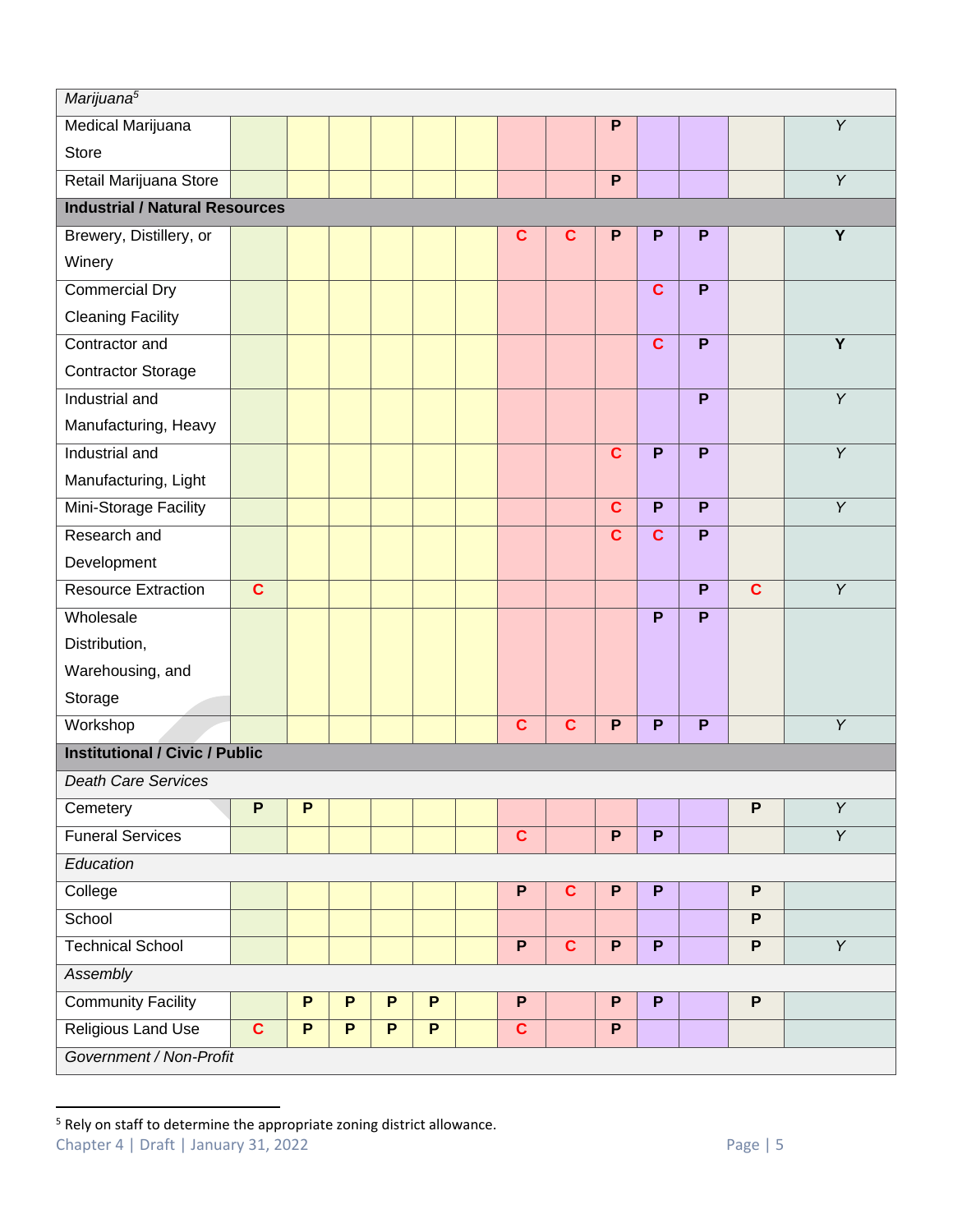| Civic Space                  | $\overline{P}$          | P              | P              | P              | P              |                | P                       | P                       | P                       | P                       |                         | P                       |                |
|------------------------------|-------------------------|----------------|----------------|----------------|----------------|----------------|-------------------------|-------------------------|-------------------------|-------------------------|-------------------------|-------------------------|----------------|
| <b>Public Facilities</b>     | $\mathbf c$             |                |                |                |                |                | $\overline{c}$          | $\mathbf c$             | $\overline{c}$          | $\mathbf c$             | $\mathbf{C}$            | $\mathsf{P}$            |                |
| Medical                      |                         |                |                |                |                |                |                         |                         |                         |                         |                         |                         |                |
| <b>Medical Care Facility</b> |                         |                |                |                |                |                |                         |                         | P                       | P                       |                         |                         |                |
| <b>Medical Office</b>        |                         |                |                |                |                |                | $\overline{P}$          | $\overline{\mathbf{c}}$ | $\overline{P}$          |                         |                         |                         | $\overline{Y}$ |
| <b>Infrastructure</b>        |                         |                |                |                |                |                |                         |                         |                         |                         |                         |                         |                |
| Transportation / Parking     |                         |                |                |                |                |                |                         |                         |                         |                         |                         |                         |                |
| Airport                      |                         |                |                |                |                |                |                         |                         |                         |                         | $\mathbf{C}$            | $\mathbf c$             | $\overline{Y}$ |
| <b>Off-Street Parking</b>    |                         |                |                |                |                |                | $\overline{\mathbf{c}}$ | $\overline{P}$          | $\overline{\mathbf{c}}$ | $\overline{\mathsf{P}}$ | $\overline{\mathsf{P}}$ | $\overline{P}$          | $\overline{Y}$ |
| Facility                     |                         |                |                |                |                |                |                         |                         |                         |                         |                         |                         |                |
| <b>Transit Facilities</b>    |                         |                |                |                |                |                |                         |                         | $\overline{P}$          |                         |                         | $\mathsf{P}$            |                |
| Communications               |                         |                |                |                |                |                |                         |                         |                         |                         |                         |                         |                |
| Communication                | $\overline{\mathbf{c}}$ |                |                |                |                |                |                         |                         |                         | $\overline{\mathbf{c}}$ | $\overline{c}$          | $\overline{\mathbf{c}}$ | $\overline{Y}$ |
| Facility                     |                         |                |                |                |                |                |                         |                         |                         |                         |                         |                         |                |
| Wireless                     | $\overline{\mathbf{c}}$ |                |                |                |                |                |                         |                         |                         | $\overline{\mathbf{c}}$ | $\overline{\mathbf{c}}$ | $\overline{\mathbf{c}}$ | $\overline{Y}$ |
| Telecommunications           |                         |                |                |                |                |                |                         |                         |                         |                         |                         |                         |                |
| Facility                     |                         |                |                |                |                |                |                         |                         |                         |                         |                         |                         |                |
| Waste-Related                |                         |                |                |                |                |                |                         |                         |                         |                         |                         |                         |                |
| <b>Recycling Facility</b>    |                         |                |                |                |                |                |                         |                         |                         |                         | $\overline{P}$          |                         |                |
| Salvage Yard                 |                         |                |                |                |                |                |                         |                         |                         |                         | $\overline{\mathbf{c}}$ |                         | $\overline{Y}$ |
| <b>Solid Waste Facility</b>  |                         |                |                |                |                |                |                         |                         |                         |                         | $\overline{\mathbf{c}}$ | $\overline{\mathbf{c}}$ | $\overline{Y}$ |
| <b>Accessory Uses</b>        |                         |                |                |                |                |                |                         |                         |                         |                         |                         |                         |                |
| <b>Accessory Building</b>    | $\mathsf{P}$            | P              | P              | P              | P              | P              |                         |                         |                         |                         |                         |                         | $\overline{Y}$ |
| <b>Accessory Dwelling</b>    | $\overline{P}$          | $\overline{P}$ | $\overline{P}$ |                | $\overline{P}$ |                |                         |                         | $\overline{P}$          |                         |                         |                         | $\overline{Y}$ |
| Unit                         |                         |                |                |                |                |                |                         |                         |                         |                         |                         |                         |                |
| <b>Accessory Use</b>         | $\overline{P}$          | $\overline{P}$ | $\overline{P}$ | $\overline{P}$ | $\overline{P}$ | $\overline{P}$ | $\overline{P}$          | $\overline{P}$          | $\overline{P}$          | $\overline{\mathsf{P}}$ | $\overline{P}$          | $\overline{P}$          | $\overline{Y}$ |
| Home Occupation              | $\overline{P}$          | P              | $\overline{P}$ | P              | P              | P              |                         | P                       | $\overline{P}$          |                         |                         |                         | $\overline{Y}$ |

# **4.03 Use Specific Standards<sup>6</sup>**

4.03.1 Adult Entertainment Establishments<sup>7</sup>.

A. Operation. It shall be unlawful to operate or cause to be operated a sexually oriented business in violation of any of the following restrictions:

Chapter 4 | Draft | January 31, 2022 Page | 6  $7$  Carried forward existing regulations. We will review and flesh these uses in the ensuing weeks.

 $^6$  Some Use Specific Standards may change within the next few months as changes in the use table are revised by the staff, stakeholders and the public.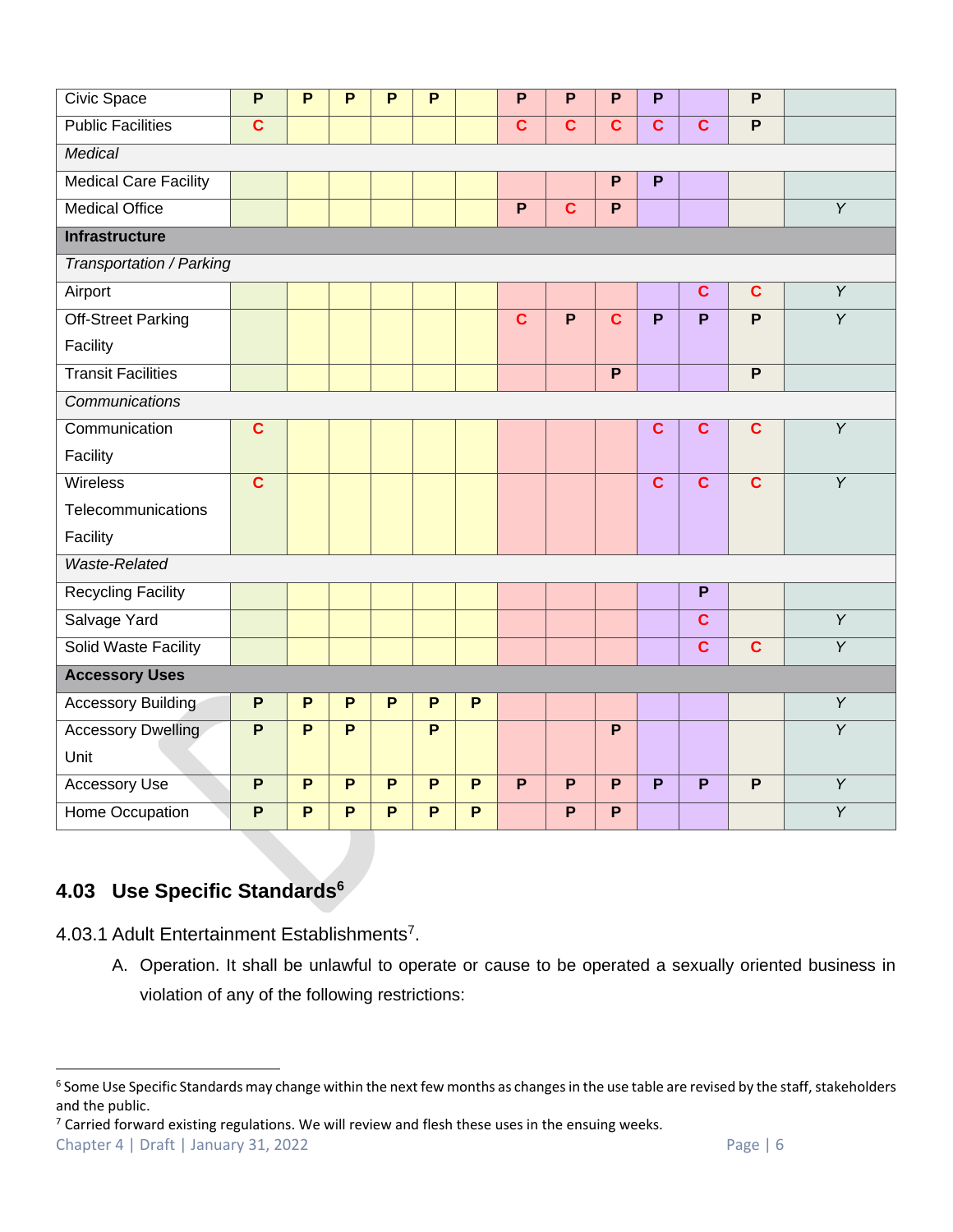- 1. Zoning district. Sexually oriented businesses are only allowed in the Industrial District if approved as a conditional use.
- 2. Distance restriction. It is unlawful to operate or cause to be operated a sexually oriented business within seven hundred fifty (750) feet, measured in a straight line, without regard to intervening structures, objects or Town limits, from the closest exterior wall of the structure in which the sexually oriented business is located to the property line of any of the following:
	- a. A religious land use;
	- b. A use approved for residential purposes;
	- c. A school or licensed child care facility; or
	- d. A park, recreational center, or community center.
- 3. Single building restriction. No sexually oriented business shall be operated in the same building, structure or portion thereof as any other sexually oriented business.
- 4. Discontinued operations. A sexually oriented business lawfully operating is not rendered a nonconforming use by the subsequent location of any use outlined in Paragraph (1) above; however, if the sexually oriented business ceases operation for a period of sixty (60) days or more regardless of any intent to resume operation, it may not recommence operation in that location. (Ord. 4-2005 §1; Ord. 11-2007 §1)
- B. Definitions. The following definitions shall apply to this Article.
	- 1. *Adult bookstore, adult novelty store or adult video store* means a commercial establishment which devotes a significant or substantial portion of its stock-in-trade, advertising, floor space, shelf space or storage space to, or receives a significant or substantial portion of its revenues from, any one (1) or more of the following:
		- a. The sale, rental or viewing (for any form of consideration) of books, magazines, periodicals or other printed matter, or photographs, films, motion pictures, video cassettes, slides or other visual representations which are characterized by an emphasis upon the depiction, description, display or exhibition of specified sexual activities or specified anatomical areas; or
		- b. The sale or rental of instruments, devices or paraphernalia which are designed for use in connection with, or marketed primarily for engaging in, specified sexual activities, excluding condoms and other medically recognized birth control devices and disease-prevention products.
	- 2. *Child care facility<sup>8</sup>* means any facility, by whatever name known, licensed by the State and maintained for compensation, for the whole or any part of a day, for the care of five (5) or more

Chapter 4 | Draft | January 31, 2022 Page | 7  $8$  We will find the statutes and apply the appropriate definitions and cross reference accordingly.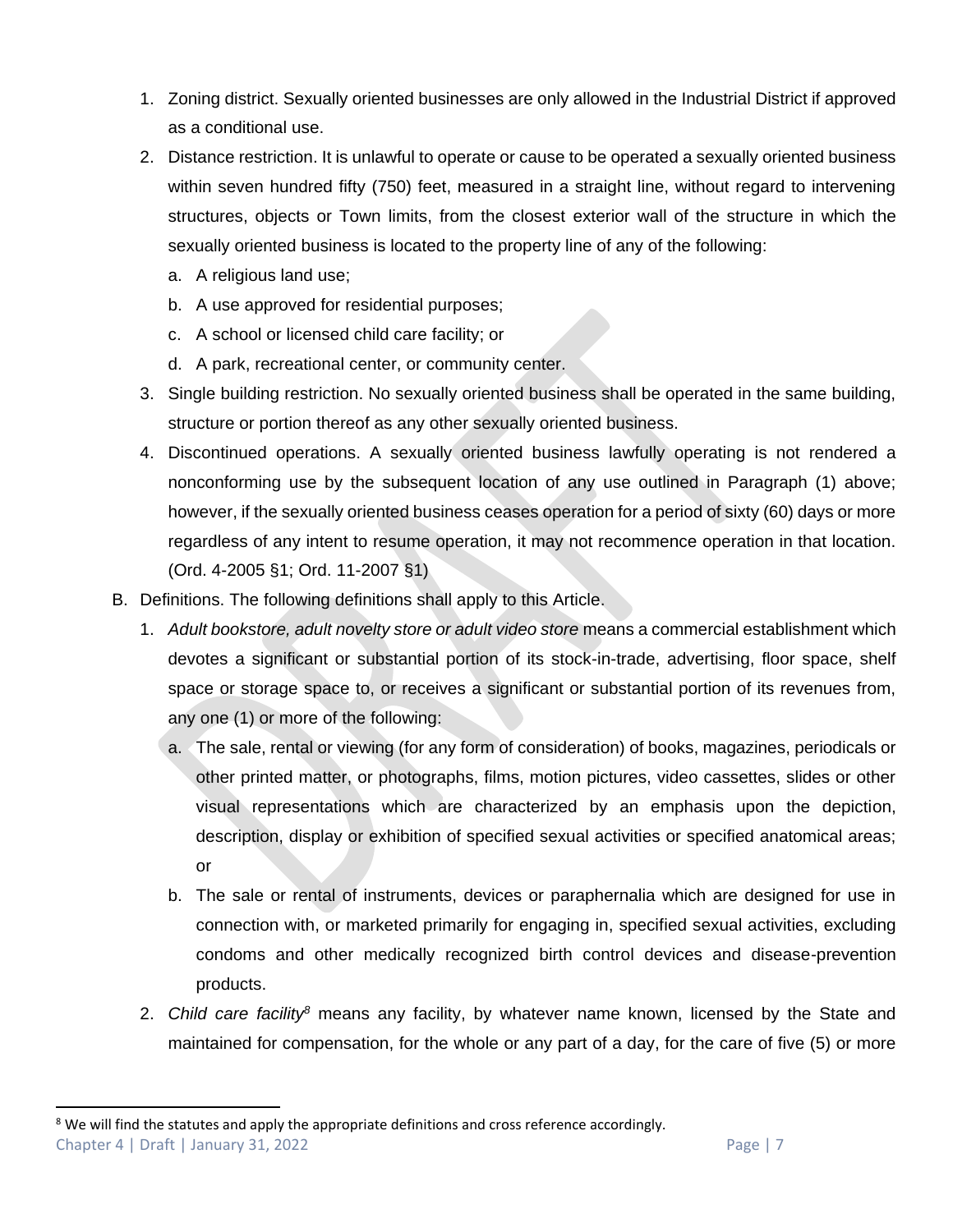children under the age of sixteen (16) years who are not related to the owner, operator or manager thereof.

- 3. *Community center* means a building or other structure which is Town-owned or used by the Town that provides services to the community and is open to the general public.
- 4. *Park* means a park, reservation, playground, recreation area, bikeway, trail, greenbelt or other area in the Town owned or used by the Town or landowner's association and devoted to use as a park, reservation, playground, recreation area, bikeway, trail, greenbelt for members of that association and devoted to active or passive recreation, including developed and undeveloped land.
- 5. *Residential property* means any area subdivided and approved by the Town for residential land use or any property or lot devoted to full-time residential use.
- 6. *School* means a facility that provides a curriculum of elementary and secondary academic instruction, including kindergartens, elementary schools, junior high schools and high schools.
- 7. *Sexually oriented business* or *adult entertainment establishment* means:
	- a. Any business where individuals appear in a state in such a manner as to intentionally display specified anatomical areas or which encourages specified sexual activities, whether as the primary, or principal, use of the premises or whether as a secondary, or incidental or accessory, use of the premises for the purpose of entertaining the patrons of such establishments (but not including performances in which persons appear in a state of nudity and which, taken as a whole, contain serious literary, artistic, political or scientific value).
	- b. An adult bookstore, adult novelty store or adult video store.
- 8. *Specified anatomical areas* means:
	- a. Less than completely and opaquely covered human genitals, pubic region, buttocks, anus or female breasts below a point immediately above the areolae; or
	- b. Human male genitals in a discernibly turgid state, even if completely and opaquely covered.
- 9. *Specified sexual activities* means:
	- a. Human genitals in a state of sexual stimulation, tumescence or arousal;
	- b. Acts, actual or simulated, of human masturbation, sexual intercourse, oral copulation, bestiality or sodomy;
	- c. Fondling or other erotic touching of human genitals, pubic region, buttocks, anus or female breast;
	- d. Flagellation, mutilation, sadism, sadomasochism or torture for purposes of sexual arousal, gratification or abuse; and
	- e. Excretory functions as part of or in connection with any of the activities set forth in Subparagraphs a through d of this definition. (Ord. 4-2005 §1; Ord. 11-2007 §1)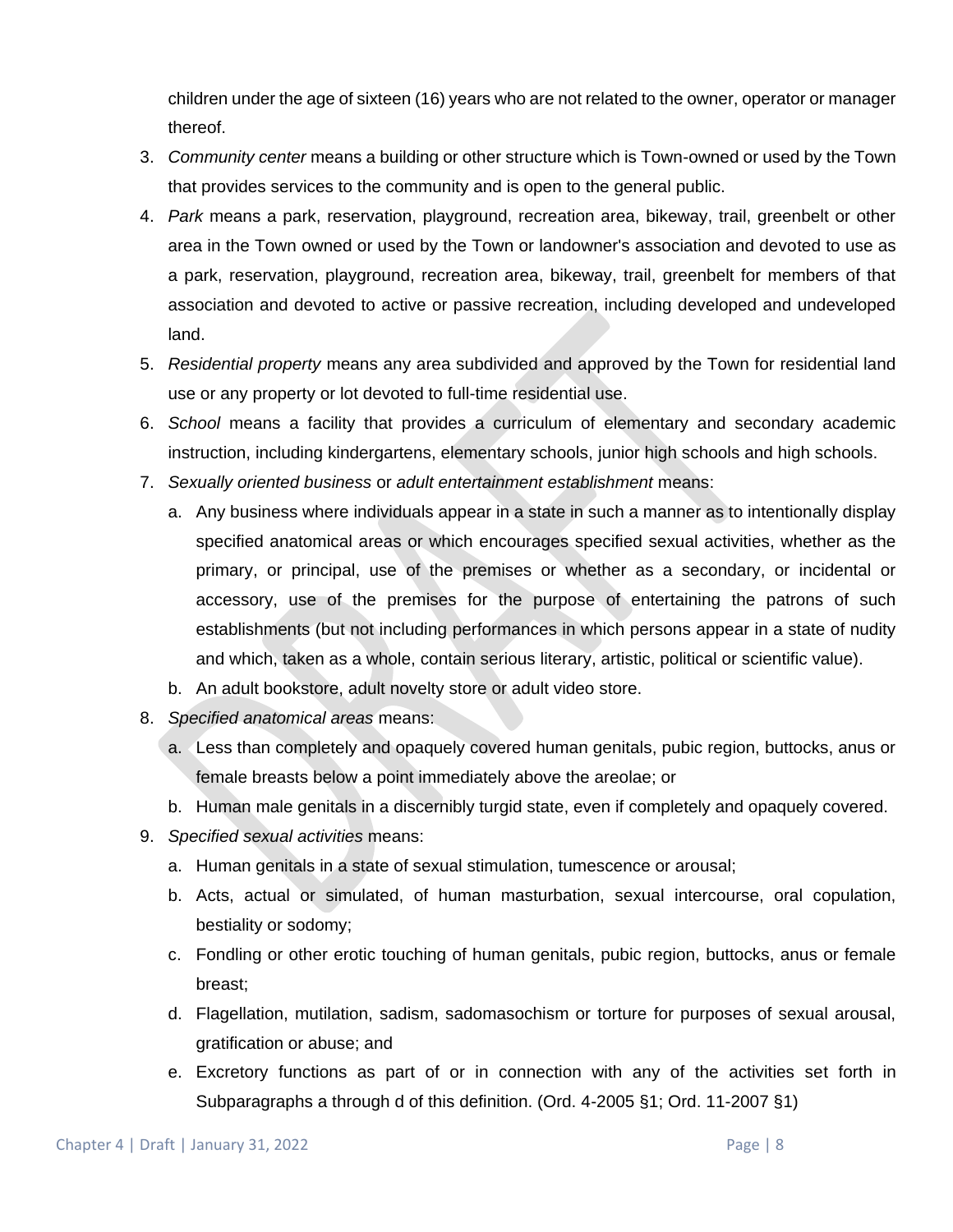- C. Hours of Operation. Sexually oriented businesses may only operate from the hours of 7:00 a.m. to 12:00 a.m. each day. Businesses falling within the definition of a sexually oriented business may be open for such additional hours as their owners in their discretion desire, provided that no activities carried on by a sexually oriented business may be available during such additional hours, that is other lawful activity not involving sexually oriented businesses may freely occur. (Ord. 4-2005 §1; Ord. 11- 2007 §1)
- D. Premises. Sexually oriented businesses shall only conduct or offer sexually oriented business activities indoors (within an enclosed structure), and no sexually oriented business may permit or cause any sexually oriented business activity from outside the structure in which it is enclosed. (Ord. 4-2005 §1; Ord. 11-2007 §1)
- E. Age Limits. No one under eighteen (18) years of age shall be admitted to or be present in any adult entertainment establishment from the hours of 7:00 a.m. to 12:00 a.m. on any day. This minimum age limitation also applies to any employees, agents, servants or independent contractors working on the premises. Notice of this minimum age limitation shall be posted prominently outside all entrances to any adult entertainment establishment. (Ord. 4-2005 §1; Ord. 11-2007 §1)
- F. Signage and Exterior.
	- 1. In addition to the other requirements of this Code or the Land Use Code, it shall be unlawful for the owner or operator of any sexually oriented business or any other person to erect, construct or maintain any sign for the sexually oriented business other than one (1) primary sign and one (1) secondary sign, as provided herein.
	- 2. Primary signs shall have no more than two (2) display surfaces. Each such display surface shall:
		- a. Be a flat plane, rectangular in shape;
		- b. Not exceed seventy-five (75) square feet in area; and
		- c. Not exceed ten (10) feet in height or ten (10) feet in length. (Ord. 4-2005 §1; Ord. 11-2007 §1)
	- 3. No rope lights, neon lights, flashing lights, search lights are part of the exterior.

#### 4.03.2 Airport.

- A. An Airport shall have a twenty (20) acre minimum property size for the overall site, and buildings and structures directly related to aircraft operations, storage, and/or passenger processing.
- B. The Airport shall comply with all Federal Aviation Administration regulations including but not limited to runway design, noise standards, and height limitations.

#### 4.03.3 Bar/Tavern<sup>9</sup>.

- A. No Bar/Tavern shall be located within five hundred (500) feet of any residential district or use.
- B. 4.03.3.A does not apply to any Bar/Tavern located in C-2 Zone.

#### Chapter 4 | Draft | January 31, 2022 Page | 9 <sup>9</sup> Provided basic distancing requirements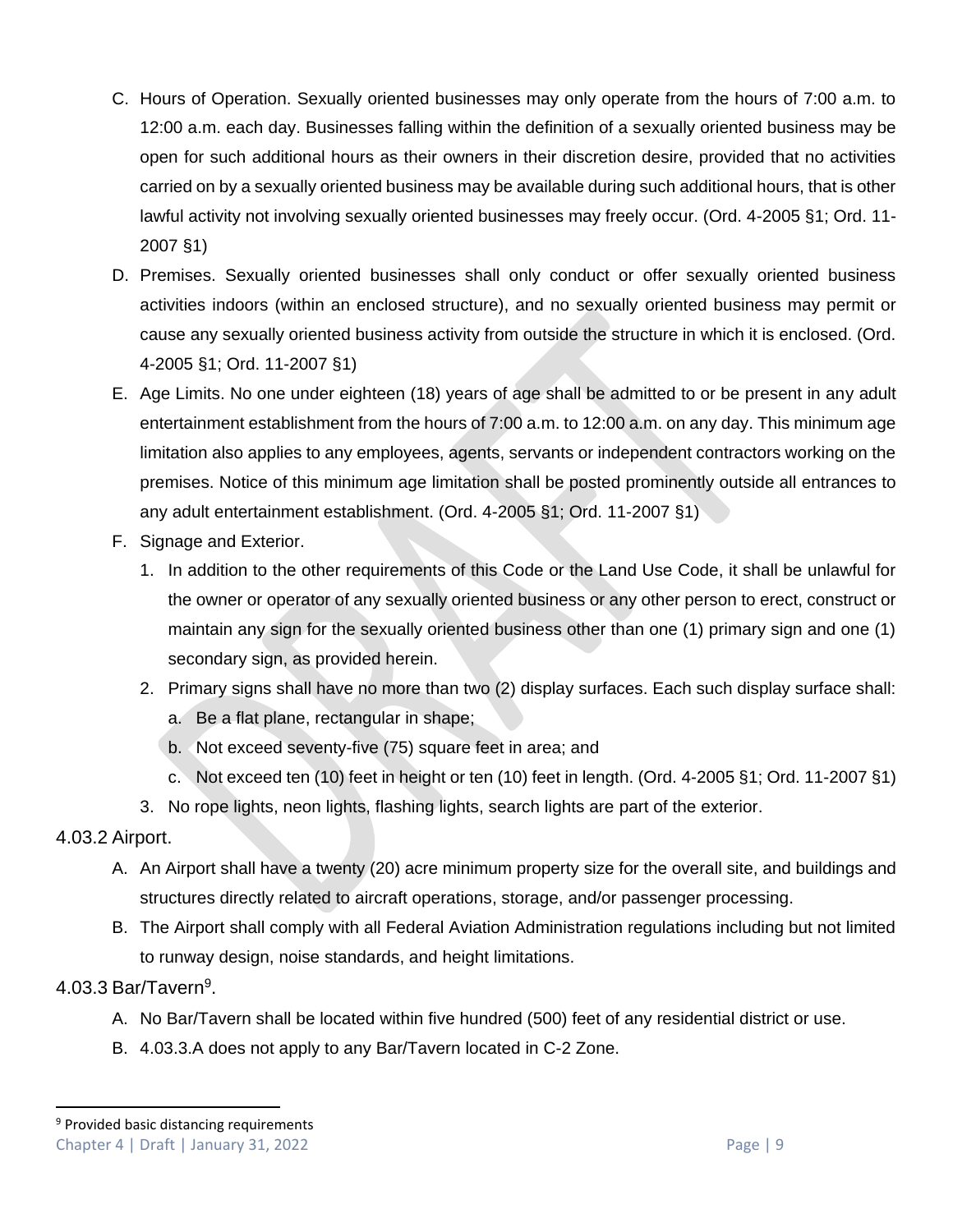4.03.4 Bed and Breakfast<sup>10</sup>.

- A. The owner shall always occupy and manage any Bed and Breakfast.
- B. The maximum number of rented bedrooms is five (5).
- C. The maximum length of stay for any guest is fourteen (14) consecutive days in any one calendar month.
- D. The Bed and Breakfast owner is responsible for the collection of all applicable Town and County taxes.
- E. Only breakfast may be served on the premises only for Bed and Breakfast guests and employees.
- F. No other meals shall be provided for guests on the premises.
- G. Guestrooms shall not be equipped with cooking facilities including, but not limited to, stoves, hot plates, or microwave ovens.
- H. No Bed and Breakfast shall be located within one thousand (1,000) feet of any other Bed and Breakfast.

#### 4.03.5 Brewery, Distillery, or Winery<sup>11</sup>.

- A. No Brewery, Distillery, or Winery shall be located within five hundred (500) feet of any residential district.
- B. A Brewery, Distillery, or Winery shall have a five (5) acre minimum parcel size.
- C. A Brewery, Distillery, or Winery includes on-site consumption as a primary or secondary use, which includes a minimum of twenty-five percent (25%) of the gross floor area.
- D. A Brewery, Distillery, or Winery may include other secondary uses like retail sales or outdoor events.
- E. A Brewery, Distillery, or Winery is limited to three hundred (300) guests.
- F. Outdoor events associated within a Brewery, Distillery, or Winery's operations are limited to Sunday through Thursday 11 am to 8 pm, and Friday through Saturday 10 am to 11 pm.
- G. All Breweries, Distilleries, or Wineries shall utilize best management practices and available technology to minimize potential adverse odors associated with the use.
- H. All waste shall be managed, treated, stored, and/or disposed of in accordance with Local, County, State, and Federal rules, regulations, and ordinances pertaining to waste.

# 4.03.6 Boarding and Rooming House<sup>12</sup>.

- A. No more than ten (10) occupants (including any resident staff and family) shall occupy any boarding house at one time.
- B. The maximum length of stay for any guest is fourteen (14) consecutive days in any one calendar month.

 $10$  Provided new standards that are simple and on par with the surrounding jurisdictions

<sup>&</sup>lt;sup>11</sup> Needs standards to alleviate the CUP requirement

 $12$  Provided general standards that are on par with other cities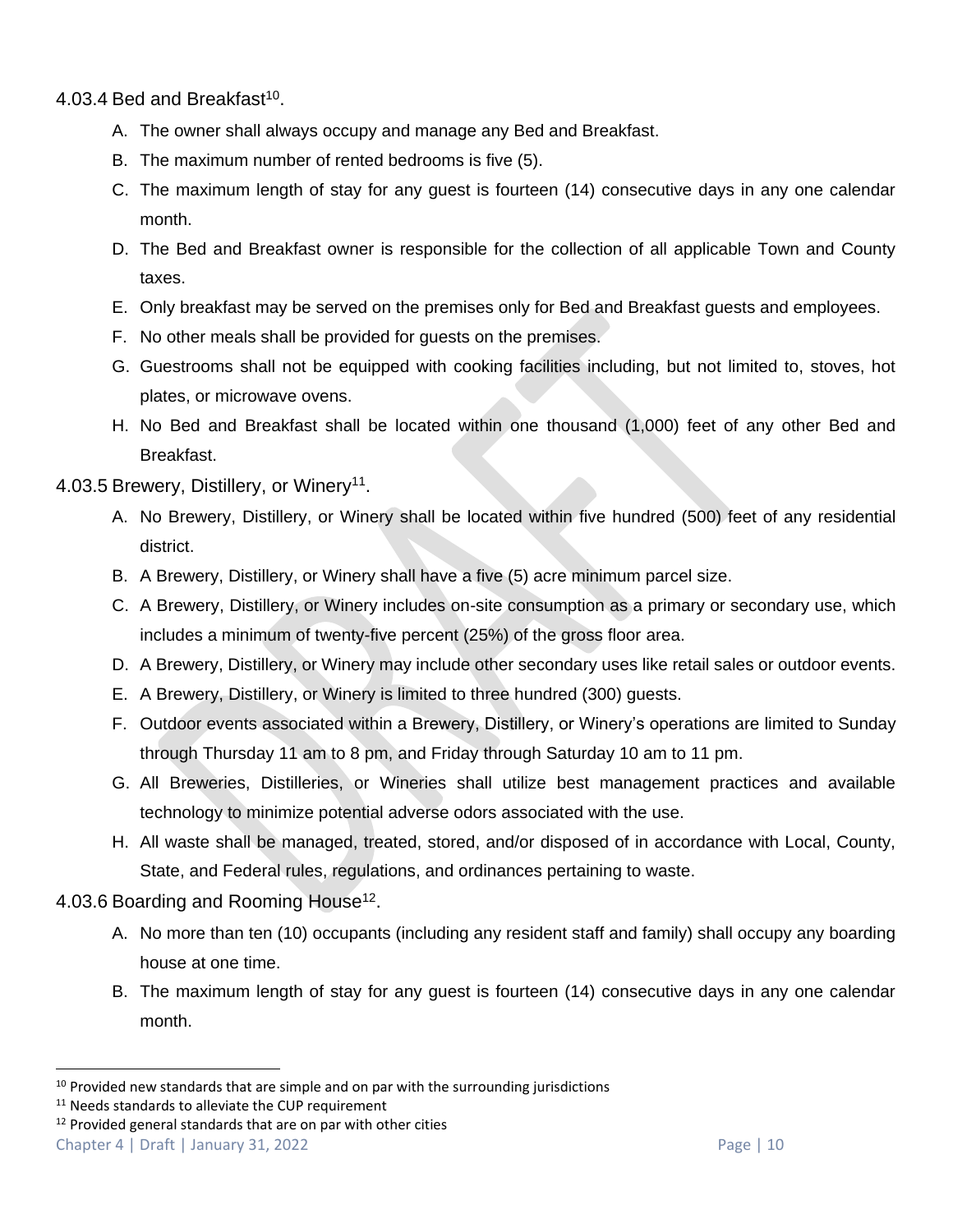- C. No meals shall be provided for guests on the premises.
- D. No Boarding and Rooming House shall be located within one thousand (1,000) feet of any other Boarding and Rooming House.

4.03.7 Brew Pub, Distillery Pub, Limited Winery.

- A. No Brew Pub, Distillery Pub, or Limited Winery shall be located within two hundred fifty (250) feet of any residential district or use.
- B. 4.03.7.A does not apply to any Brew Pub, Distillery Pub, or Limited Winery located in C-2 Zone.
- C. No Brew Pub, Distillery Pub, or Limited Winery shall be located within five hundred (500) feet of any other Brew Pub, Distillery Pub, or Limited Winery.
- D. Overhead doors servicing trucks for loading and unloading materials shall not face streets unless they are set back at least one hundred (100) feet from the street.
- E. Service trucks for the purpose of loading and unloading materials and equipment or removing wastes shall be restricted to the hours between 8:00 AM and 8:00 PM.
- F. No outdoor storage is permitted, including parking and storage of vehicles associated with the business.
- 4.03.8 Building and Landscaping Materials Supply.
	- A. C-1 and C-3 Zones.
		- 1. No Building and Landscaping Materials Supply shall be located within five hundred (500) feet of any residential use or district.
		- 2. Outdoor display, storage, sales, or rental of building and landscaping materials shall be screened.
		- 3. Screening for outdoor display, sales, or rental of building and landscaping materials shall be constructed from concrete or masonry and be at least six (6) feet tall.
		- 4. No screening wall shall exceed ten (10) feet tall.
		- 5. Only outdoor storage may exceed the ten (10) foot screening height requirement. Screening for storage may be constructed from concrete, masonry, or an approved alternative by the Director.
		- 6. In no instance shall any outdoor display, storage, sales, or rental of building and landscaping materials be stacked higher than the required concrete or masonry screening wall.
- 7. No materials for sale shall be displayed between the principal structure and the front property line. 4.03.9 Car Wash<sup>13</sup>.
	- A. No Car Wash shall be located within two hundred fifty (250) feet of any residential use or district.
	- B. A Car Wash shall not be open for business between the hours of 10:00 PM and 7:00 AM.

# <span id="page-10-0"></span>4.03.10 Cemetery<sup>14</sup>.

<sup>&</sup>lt;sup>13</sup> Provided spacing standards.

Chapter 4 | Draft | January 31, 2022 Page | 11  $14$  Proposed standards since they want to allow this use in R1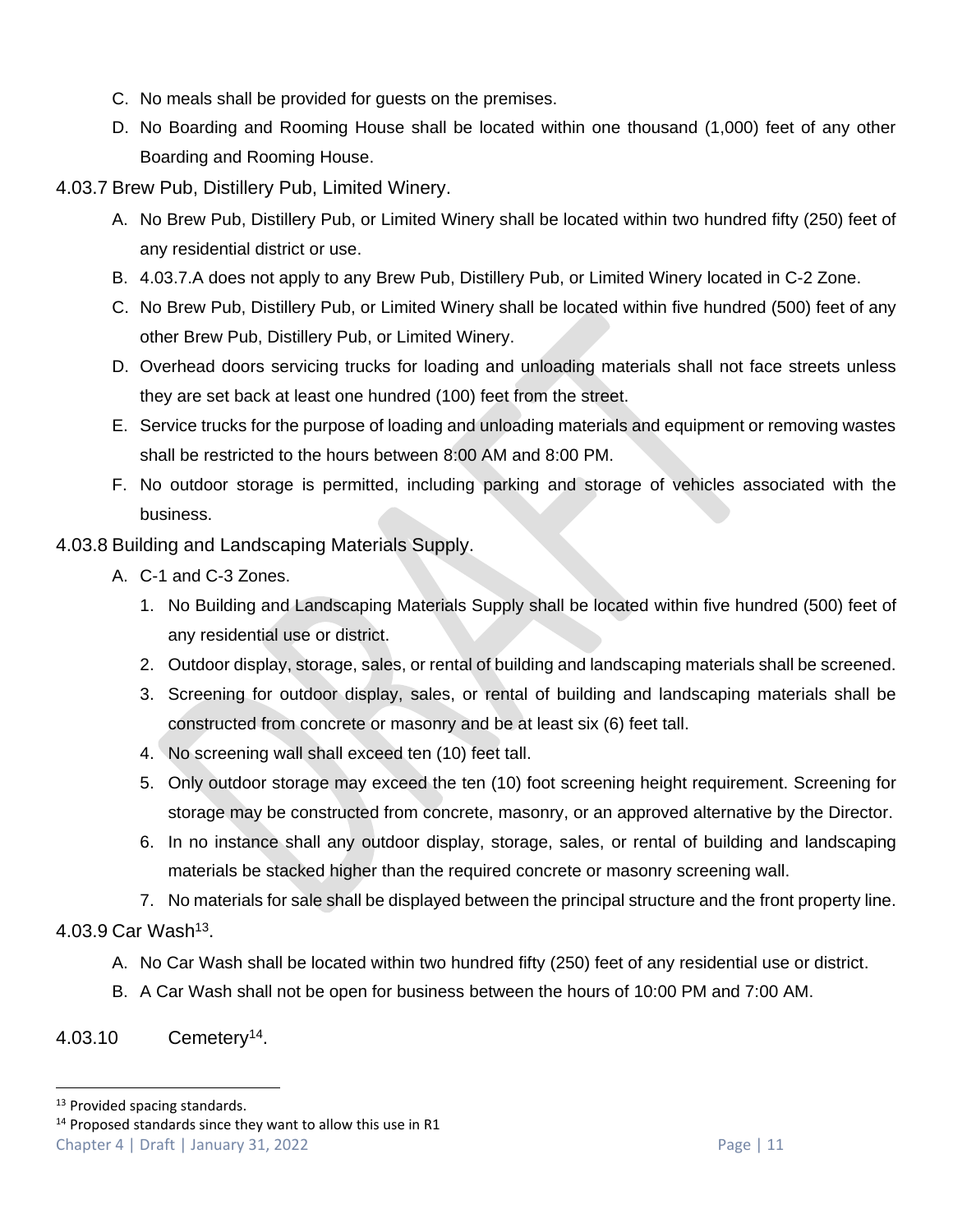- A. A Cemetery shall have a two (2) acre minimum property size.
- B. No structure, excluding fences or walls, shall be located within one hundred (100) feet from any residential use.
- C. Graves and monuments shall set back at least twenty feet (20) from any property line.
- D. All cemeteries shall be platted according to **Chapter 6, Subdivision**.
- 4.03.11 Communication Facility<sup>15</sup>.
	- A.

B.

- 4.03.12 Contractor and Contractor Storage.
	- A. All outdoor storage areas shall be located at least one hundred (100) feet from any property line.
	- B. All structures shall be located at least fifty (50) feet from any property line.
	- C. The minimum property size for a Contractor and Contractor Storage shall be two (2) acres.
	- D. Outdoor storage areas shall be screened and comply with Chapter 4.04.5[.D.](#page-33-0)
	- E. Maintenance of vehicles or machinery shall be incidental to the Contractor and Contractor Storage and the incidental use shall only include minor repair.
	- F. Office space shall be incidental to the Contractor and Contractor Storage and shall comply with Chapter 4.04.5[.C.](#page-33-1)
	- G. No retail sales associated with a Contractor and Contractor Storage may occur on the property unless retail sales are approved with a different use that allows retail sales.
	- H. No on street parking of vehicles or equipment associated with the use is allowed.
	- I. Hours of operation are limited between the hours of 7:00 AM and nine 9:00 PM.
- 4.03.13 Convenience Store.
	- A. C-1 and C-2 Zones.
		- 1. No Convenience Store shall be located within one hundred (100) feet of any residential use or district.
		- 2. No Convenience Store shall exceed two thousand (2,000<sup>16</sup>) square feet in building area.
		- 3. No Convenience Store shall be located within two hundred fifty (250) feet of any other Convenience Store.
		- 4. No outdoor display is permitted.
		- 5. Drive-thrus are not permitted.
	- B. C-3 and LI Zones.

Chapter 4 | Draft | January 31, 2022 Page | 12  $16$  U.S. average convenience store size is  $\sim$  2,800 sf. I'd imagine Wellington has smaller convenience store sizes than the US average.

 $15$  This use left blank as we will fill this section in with more input from staff and consultant best practices.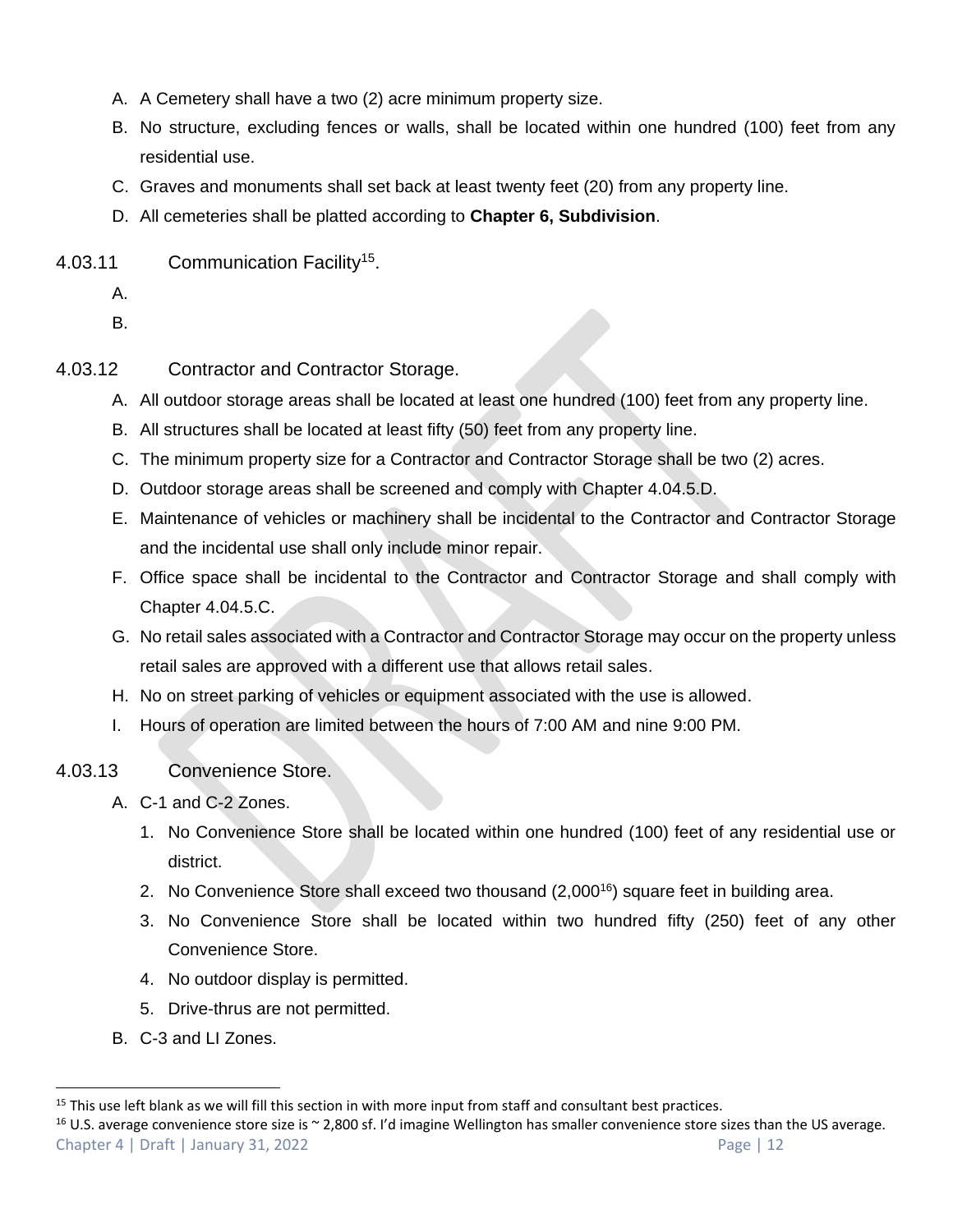- 1. No Convenience Store shall be located within fifty (50) feet of any residential use or district.
- 2. Drive-thrus may be allowed if the following requirements are met:
	- a. The Convenience Store is located two hundred fifty (250) feet from any residential district or use.
	- b. The Convenience Store is less than two thousand (2,000) square feet in building area.
	- c. A drive-thru lane is provided on site.
	- d. The drive-thru lane is at least ten (10) feet wide.
	- e. The drive-thru lane provides at least three (3) vehicle stacking spaces before the drive-thru window.
	- f. Vehicle stacking spaces shall be ten (10) feet wide by twenty (20) feet long.
- 4.03.14 Convenience Store, with fuel sales<sup>17</sup>.
	- A. All Zones.
		- 1. Convenience Store, with fuel sales shall not be located within one hundred (100) feet of any residential use or district.
		- 2. Any pump island or other structure shall be setback a minimum of twenty (20) feet from adjacent property lines or street and highway right-of-way lines.
		- 3. Overhead canopies or weather protection structures shall be setback a minimum of ten (10) feet from adjacent property lines or street and highway right-of-way lines.
		- 4. Outdoor display is only limited to ice chests, vending machines, secured propane tank storage, and firewood storage.
		- 5. Drive-thrus are not permitted.
	- B. C-1 Zone.
		- 1. No Convenience Store, with fuel sales shall exceed two thousand (2,000) square feet in building area.
		- 2. No Convenience Store, with fuel sales shall be located within two hundred fifty (250) feet of any other Convenience Store, with fuel sales.
		- 3. The total fuel pumps shall not exceed four (4).
- 4.03.15 Financial Institution<sup>18</sup>.
	- A. All Zones.
		- 1. Drive-thrus/ATMs may be allowed if the following requirements are met:
			- a. The Financial Institution is located one hundred fifty (100) feet from any residential district or use.

Chapter 4 | Draft | January 31, 2022 Page | 13 <sup>18</sup> Insert size requirements, drive thru specs (drive thrus may be included in accessory uses though)

<sup>&</sup>lt;sup>17</sup> Do we really need this distinction? Why not just make one category with the specific use standards regulating fuel sales (i.e. fuel are allowed only in C1, C3, and LI)? Also, there's a service station use. What's the difference between the two?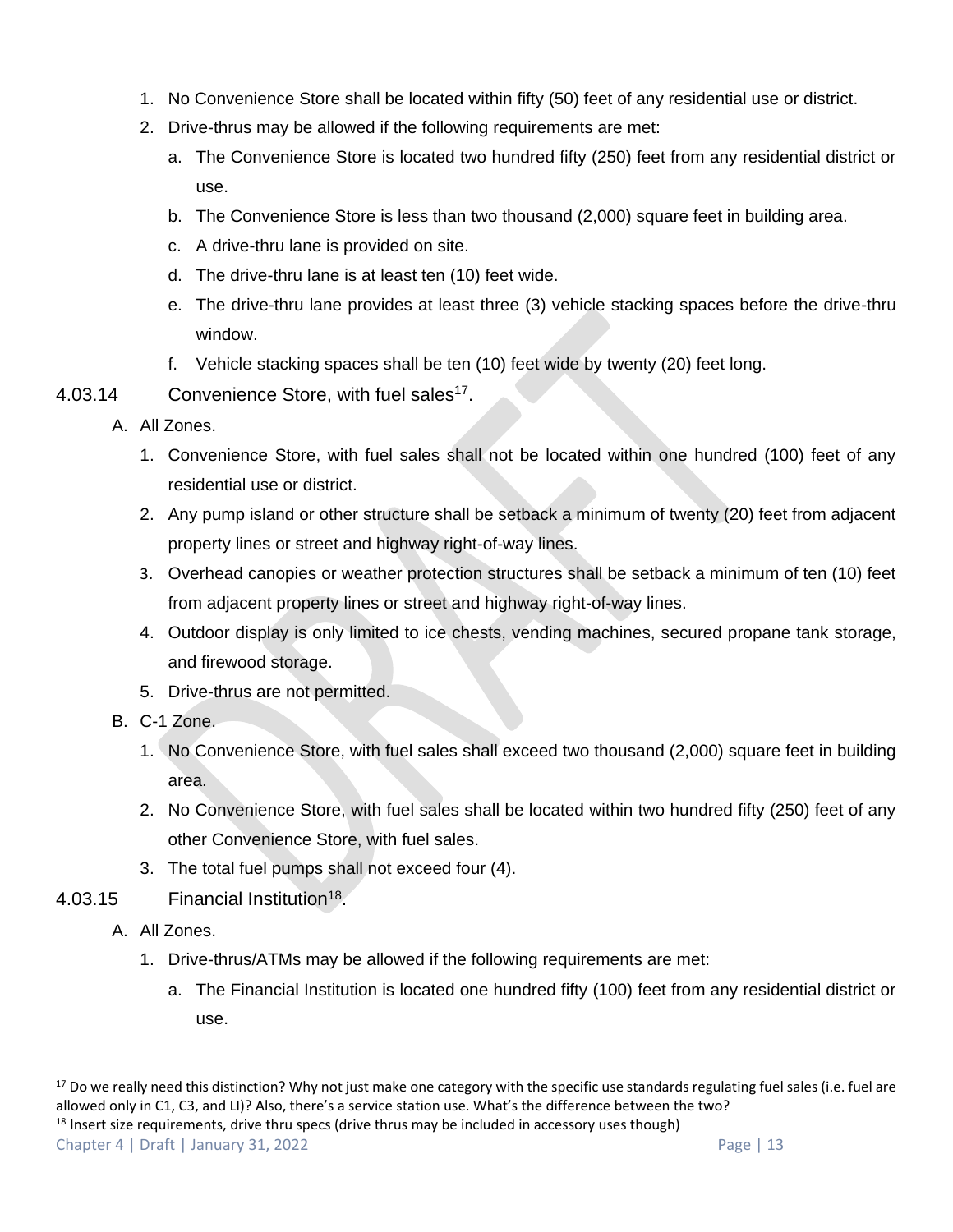- b. A drive-thru/ATM lane is provided on site.
- c. The drive-thru/ATM lane is at least ten (10) feet wide.
- d. The drive-thru/ATM lane provides at least four (4) vehicle stacking spaces before the drivethru window/ATM.
- e. Vehicle stacking spaces shall be ten (10) feet wide by twenty (20) feet long.
- f. The Financial Institution shall not exceed three (3) drive-thru/ATM lanes.

#### B. C-2 Zone.

- 1. No Financial Institution shall exceed two thousand (2,000) square feet in building area.
- 2. No Financial Institution shall be located within two hundred fifty (250) feet of any other Financial Institution.
- 3. Drive-thrus are not permitted.

# 4.03.16 Funeral Services<sup>19</sup>.

- A. Funeral Services including a Cemetery shall follow the requirements established in Chapter [4.03.10.](#page-10-0)
- B. Funeral Services shall be located at least five hundred (500) feet from any residential district or use.
- C. Funeral Services including cremation or embalming shall follow the additional requirements below.
	- 1. Prior to the issuance of a certificate of occupancy, the Funeral Services operator shall provide documentation of the issuance of all applicable federal, state, and local permits and provide all the equipment manufacturers' specifications for construction, installation, operation, and maintenance.
	- 2. Funeral Services shall be constructed, installed, operated, and maintained in accordance with all manufacturers' specifications and all applicable federal, state, and local permits. Town inspectors shall have the right to enter and inspect the operations to determine compliance with this provision.
	- 3. Each incinerator shall have a modern automated control panel and a dedicated natural gas meter.
	- 4. The height of the exhaust stack shall be a minimum of two (2) feet above the roof line or other nearby obstruction to minimized downdrafts of the exhaust.

# 4.03.17 Golf Course<sup>20</sup>.

- A. The designed centerline of each hole shall be a minimum of one hundred (100) feet from adjacent property boundaries to reduce the potential of golf balls exiting the subject property.
- B. Appropriate controls, like netting, shall be installed to prevent golf balls from exiting the subject property.
- C. Total lot coverage with principal and accessory buildings shall not exceed twenty five percent (25%).
- D. Residential uses on the subject property are prohibited.

<sup>&</sup>lt;sup>19</sup> Regs that mitigate effects in C1.

Chapter 4 | Draft | January 31, 2022 Page | 14 <sup>20</sup> Standards provided for screening, separation, lighting, etc.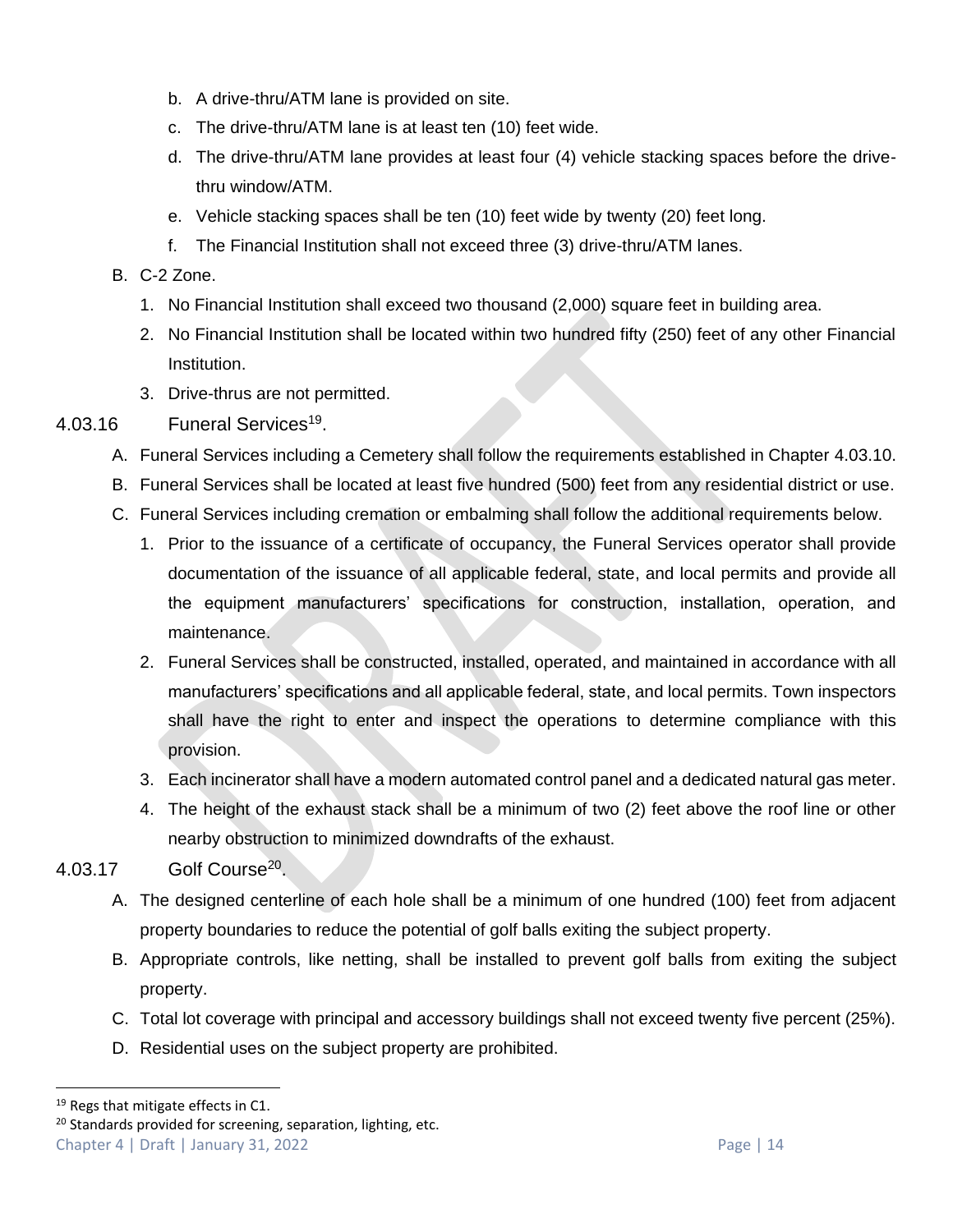- E. No principal or accessory building, swimming pool, or tennis court shall set back less than (50) feet from any property line.
- F. All exterior lighting for the purposes of illuminating the golf course or any accessory use shall terminate at 10:00 PM. Lighting for walls, security measures, sconces, and parking facilities are excluded from this requirement.
- 4.03.18 Grocery Store<sup>21</sup>.
	- A. C-1 Zone.
		- 1. Any Grocery Store exceeding 15,000 square feet shall require a Conditional Use Permit.
	- B. C-2 Zone.
		- 1. Any Grocery Store exceeding 10,000 square feet shall require a Conditional Use Permit and meet the following standards.
			- a. No drive-thrus are permitted.
			- b. No Grocery Store shall be located within five hundred (500) feet of any other Grocery Store.
	- C. C-3 and LI Zones.
		- 1. Any Grocery Store exceeding 25,000 square feet shall require a Conditional Use Permit.
- 4.03.19 Heavy Equipment Sales and Rental.
	- A. No Heavy Equipment Sales and Rental use shall be located within one thousand (1,000) feet of any residential use or district.
	- B. Outdoor display, storage, sales, or rental of heavy equipment shall be screened.
	- C. Screening for heavy equipment shall be constructed from concrete or masonry and be at least six (6) feet tall.
	- D. No screening wall shall exceed twelve (12) feet tall.
	- E. No outdoor display, storage, sales, or rental of heavy equipment shall be taller than the required concrete or masonry screening wall unless located in the rear of the site. If located in the rear, outdoor display, storage, sales, or rental of heavy equipment shall not exceed twenty (20) feet tall.
	- F. No materials for sale shall be displayed between the principal structure and the front property line.
- 4.03.20 Home Occupation<sup>22</sup>.
	- A. A Home Occupation shall meet the following requirements.
		- 1. The use shall be conducted entirely within a dwelling and carried on by the inhabitants of the dwelling. Except for daycare<sup>23</sup> businesses which shall be allowed to commence operations as of

<sup>23</sup> We will comb through state statutes to ensure regulations comply with recent amendments.

<sup>&</sup>lt;sup>21</sup> Insert size requirements, drive thru specs,

<sup>&</sup>lt;sup>22</sup> Carried forward existing regulations.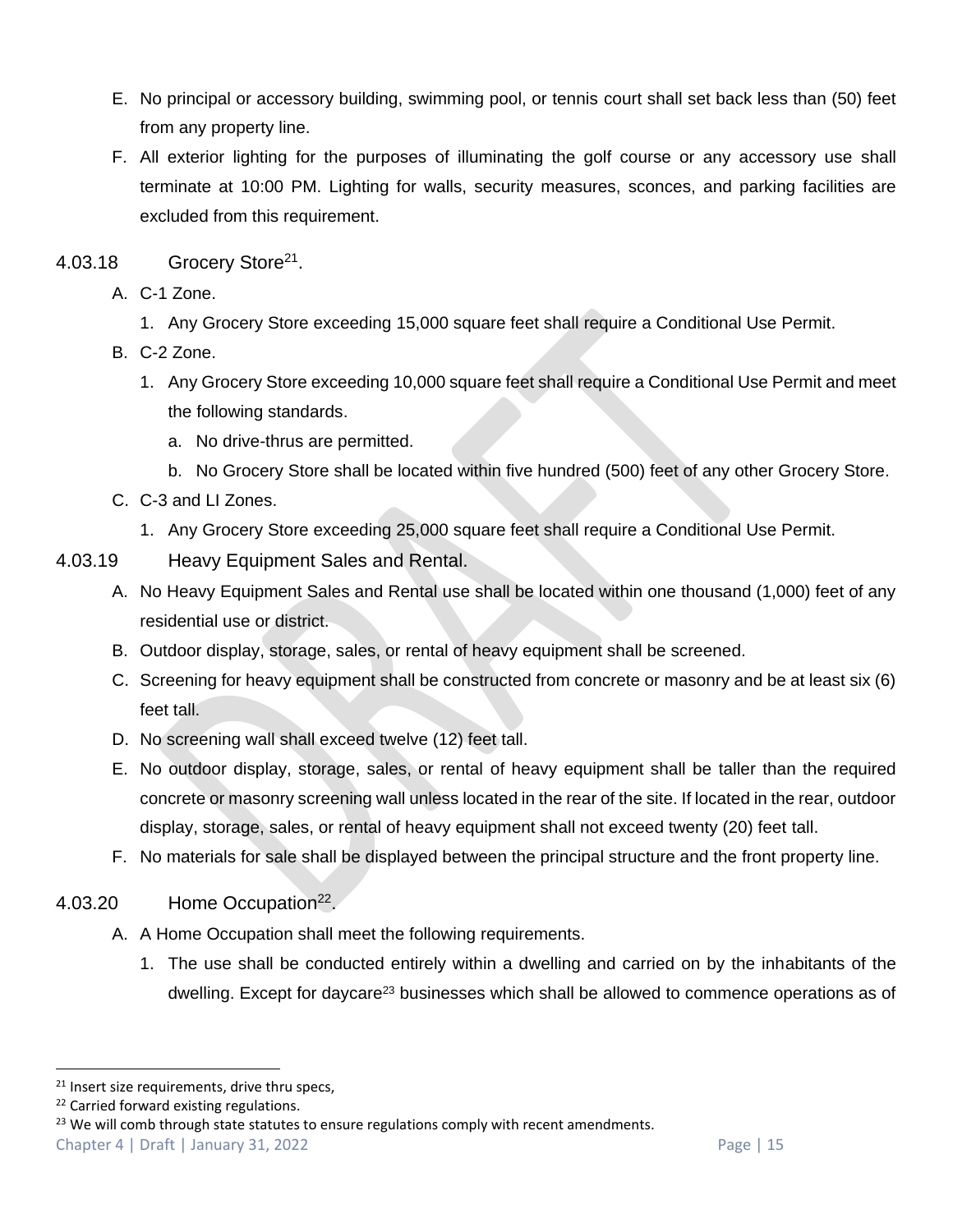6:00 a.m. the hours of operation during which clients or customers are allowed to come to the home in connection with the business activity are limited to between 8:00 AM and 9:00 PM.

- 2. The use shall be clearly incidental and secondary to the use of the dwelling and shall not change the dwelling's character.
- 3. The total area used for a Home Occupation shall not exceed one-half (½) the floor area of the user's dwelling unit.
- 4. There shall be only the incidental sale of stocks, supplies or products conducted on the premises.
- 5. There shall be no exterior storage on the premises of material or equipment used as a part of the Home Occupation.
- 6. There shall be no offensive noise, vibration, smoke, dust, odors, heat, or glare noticeable at or beyond the property line.
- 7. A Home Occupation shall provide additional off-street parking areas adequate to accommodate all needs created by the Home Occupation.
- B. A Home Occupation shall not include the following:
	- 1. Animal hospital;
	- 2. Long-term care facility;
	- 3. Restaurant;
	- 4. Bed and breakfast;
	- 5. Group home;
	- 6. Pawn shop;
	- 7. Adult-oriented use; or
	- 8. Vehicle repair, servicing, detailing or towing if vehicles are:
		- a. Dispatched from the premises;
		- b. Are brought to the premises; or
		- c. Are parked or stored on the premises or on an adjacent street.
- C. Licensing.
	- 1. A Home Occupation shall be permitted only after the owner or inhabitant of the dwelling in which the occupation is conducted has obtained a home occupation license and business license from the Town.
	- 2. The license fee shall be an amount established by resolution by the Board of Trustees to offset the Town's cost.
	- 3. At the time ownership of the property is transferred, or the Home Occupation is discontinued for a period of six (6) months or more, the home occupation license terminates.
	- 4. Following termination, the license may be issued again upon the submission and review of a new application and the payment of an additional fee.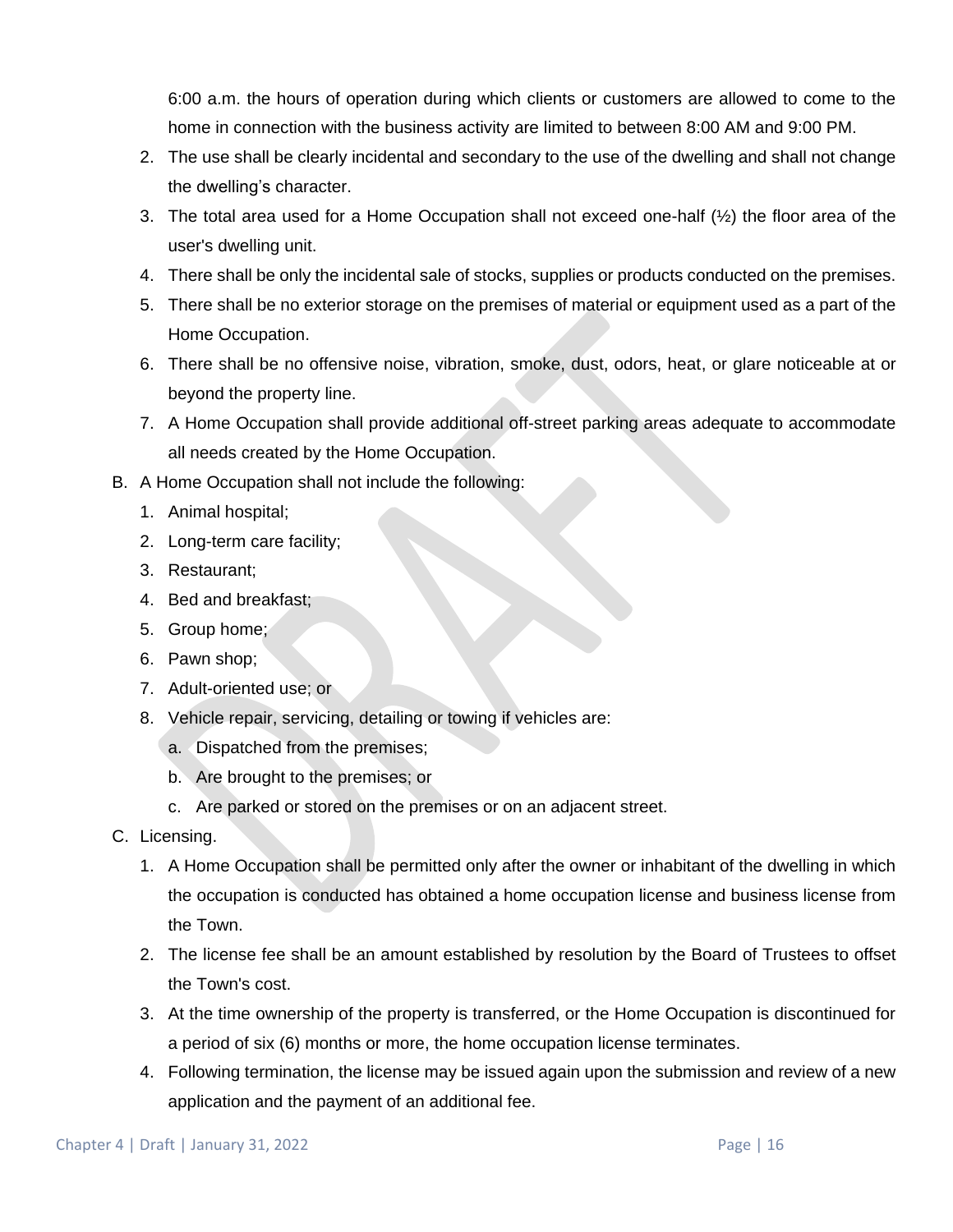- 5. If the Town is investigating a violation of this Land Use Code with respect to the particular home occupation at the time the renewal application is made, the license will not be reissued until the investigation is completed and, if necessary, all violations have been corrected.
- 6. The term of the previous license shall continue during the period of investigation.
- 4.03.21 Hotel/Motel.
	- A. C-1 Zone.
		- 1. A Hotel/Motel shall be located at least two hundred fifty (250) feet from any residential district or use.
		- 2. A Hotel/Motel is restricted to one story.
		- 3. A Hotel/Motel shall not exceed 15,000 square feet.
- 4.03.22 Any Hotel/Motel exceeding 15,000 square feet requires a Conditional Use Permit. Industrial and Manufacturing, Heavy.
	- A. An Industrial and Manufacturing, Heavy use shall be located at least one thousand (1,000) feet from any residential district or use.
	- B. Any Industrial and Manufacturing, Heavy use producing and curating toxic chemicals or conducting animal slaughtering shall be located at least:
		- 1. Two thousand six hundred forty  $(2,640)^{24}$  feet from any residential district, religious land use, medical care facility, or school.
		- 2. One thousand three hundred twenty  $(1,320)^{25}$  feet from any commercial use.
		- 3. Six hundred sixty (660)<sup>26</sup> feet from any Industrial and Manufacturing, Light use.
- 4.03.23 Industrial and Manufacturing, Light.
	- A. Industrial Zones.
		- 1. An Industrial and Manufacturing, Light use shall be located at least two hundred fifty (250) feet from any residential district or use.
		- 2. Overhead doors shall not face streets unless set back at least one hundred (100) feet from the street.
	- B. Commercial Zones.
		- 1. An Industrial and Manufacturing, Light use shall be located at least five hundred fifty (500) feet from any residential district or use.
		- 2. No Industrial and Manufacturing, Light use shall be located within two hundred fifty (250) feet of any other Industrial and Manufacturing, Light use.
		- 3. Overhead doors shall not face any street.

 $25$  This is a  $\frac{1}{4}$  mile

 $24$  This is a  $\frac{1}{2}$  mile

 $26$  This is a 1/8 mile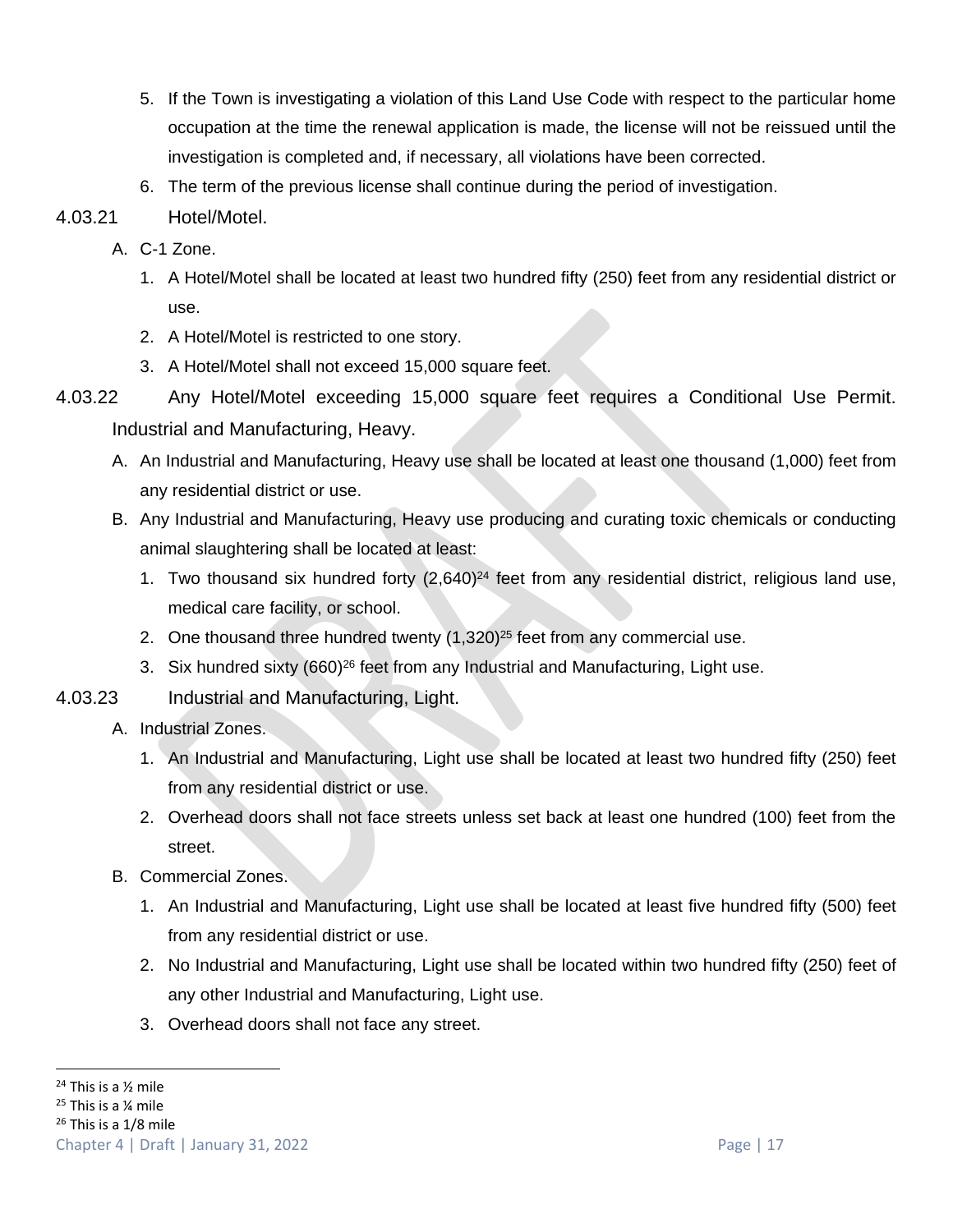- 4. Service trucks for the purpose of loading and unloading materials and equipment or removing wastes shall be restricted to the hours between 8:00 AM and 8:00 PM.
- 5. Accessory outdoor storage shall be allowed in the rear of the subject property if screened appropriately per Chapter \*\*\*.
- 6. Any Industrial and Manufacturing, Light use over 5,000 square feet of building area shall require conditional use approval.

#### 4.03.24 Kennel.

- A. A two hundred fifty (250) foot separation shall be maintained between the area and structures where animals are housed and any property line.
- B. Outside runs for commercial kennels shall be operated only with an attendant present on the premises twenty four (24) hours a day.
- C. At a minimum, the animals shall be enclosed within a six foot (6') fence or wall to restrain animals from running at large.
- D. Visual screening shall be required to buffer adjacent land uses.
- E. No more than twenty five percent (25%) of the building floor area may be used for related accessory retail sales.
- F. No more than twenty five percent (25%) of the building floor area may be used for related accessory grooming uses.

#### 4.03.25 Manufactured Home<sup>27</sup>.

- A. Manufactured home design standards/building requirements.
	- 1. The manufactured home must be partially or entirely manufactured in a factory.
	- 2. The manufactured home must be not less than twenty-four (24) feet in width and thirty-six (36) feet in length.
	- 3. The manufactured home must be set on an excavated, backfilled, engineered foundation enclosed at the perimeter so that the top of the perimeter wall sits no more than twelve (12) inches above finish grade. The foundation shall be similar in appearance and durability to a masonry foundation of a site-built dwelling. The foundation shall provide an anchoring system for the manufactured home that is totally concealed under the structure.
	- 4. The manufactured home must have brick, wood or cosmetically equivalent exterior siding on all exterior walls, which provides a consistent, continuous facade from the bottom of the soffit (top of the wall section) downward to the top of the exposed perimeter foundation. The exterior siding of the manufactured home must have the same appearance as materials commonly used on residential dwellings. Metal siding must be painted or anodized.

Chapter 4 | Draft | January 31, 2022 Page | 18 <sup>27</sup> Carried forward the existing regulations.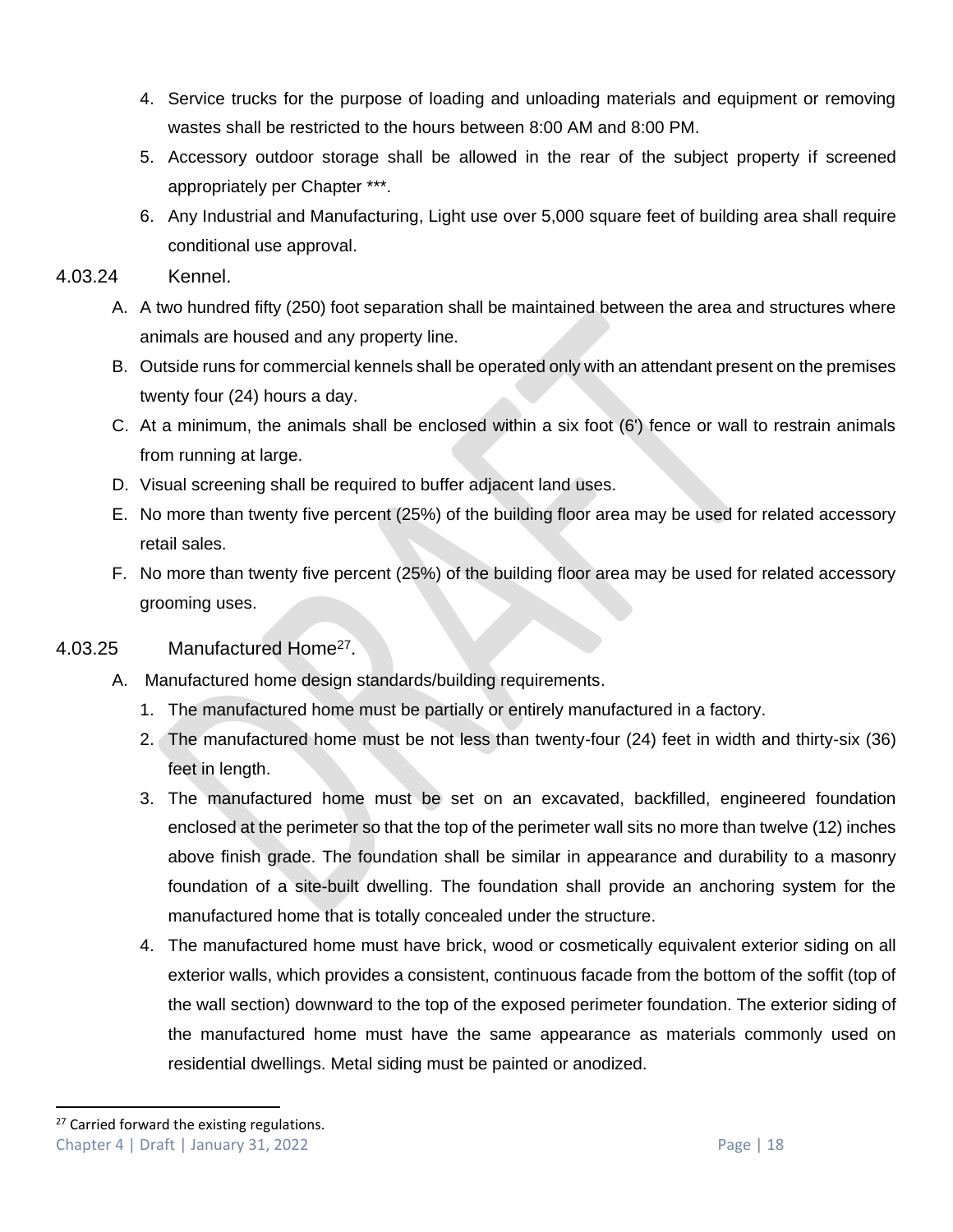- 5. The manufactured home must have a pitched roof with a pitch of at least a nominal three (3) in twelve (12). The roof must be covered with shingles, shakes or tile. Eaves of the roof must extend at least one (1) foot from the intersection of the roof and the exterior walls.
- 6. The manufactured home must have windows that are wood, vinyl-coated or anodized aluminum.
- 7. The manufactured home must have color-coordinated body and trim. Colors of both the factory components and the site-built components shall be the same.
- 8. The main entrance to the manufactured home must face or be oriented toward an adjacent street.
- 9. The transportation mechanisms, including the wheels, axles and hitch, must be removed.
- 10. No manufactured home shall be occupied for dwelling purposes unless it is properly placed in a manufactured home space and connected to water, sewerage, electric and gas utilities, as appropriate.
- 11. All manufactured homes shall be certified pursuant to the National Manufactured Housing Construction and Safety Standards Act of 1974, 42 U.S.C. § 5401 et seq., or shall be certified by the Colorado Division of Housing pursuant to Section 24-32-701 et seq., C.R.S.
- 12. All manufactured homes shall have an enclosed crawlspace underneath the manufactured home and shall not provide a harborage for rodents or create a fire hazard. No enclosed crawlspace shall be used for storage unless the storage area is surfaced with concrete. Adequate access and ventilation shall be provided in accordance with the Guidelines For Manufactured Housing Installation.
- 13. All manufactured homes shall meet or exceed equivalent engineering standards for other singlefamily residences.
- 14. Additions to increase the floor area of manufactured home shall not be permitted except for patios, porches, garages, decks or carports. Garages may be detached or attached.
- 15. Prior to occupancy, the Building Inspector shall inspect each manufactured home to determine compliance with this Code. No occupancy shall be permitted or certificate of occupancy issued until that inspection and all connections to public utilities have been made. The owner or home builder shall pay to the Town a building permit fee for each residential structure as may be required by this Code. Installation procedures and the building permit fee shall be in accordance with the then current Guidelines for Manufactured Housing Installation, including appendices, published by the International Conference of Building Officials for manufactured homes and as adopted by the Town.
- 16. All additions shall comply with minimum yard requirements, and a building permit shall be required in advance for any such addition. (Ord. 11-2007 §1)
- B. Density, dimensional and spacing standards.
	- 1. The minimum area manufactured home space shall be four thousand (4,000) square feet.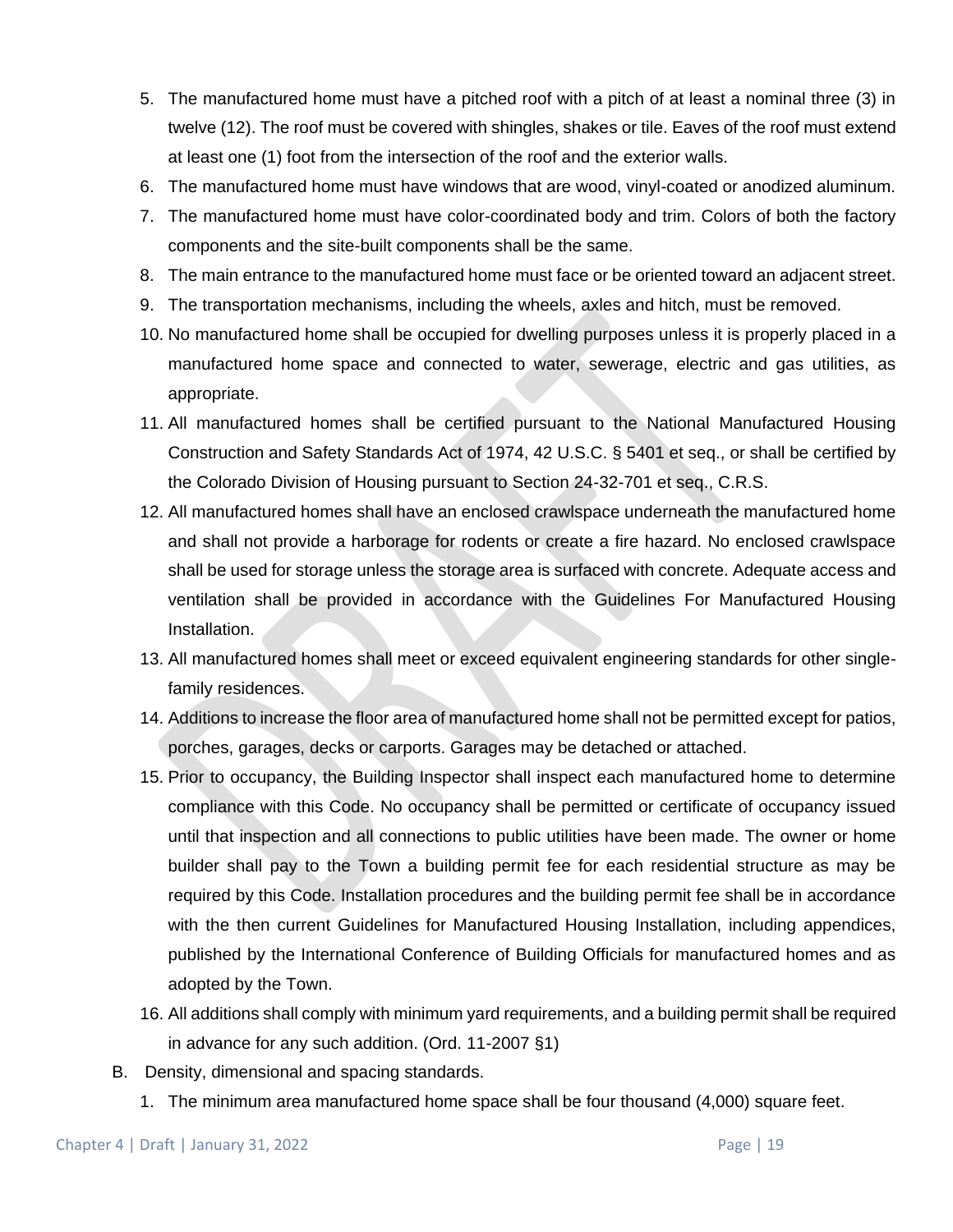- 2. The minimum lot length shall be eighty (80) feet.
- 3. The minimum lot width shall be fifty (50) feet.
- 4. The maximum building height shall be thirty-five (35) feet.
- 5. The maximum gross density shall be ten (10) units per acre.
- 6. The distance between any building or manufactured home from a property line of the manufactured home park shall be twenty (20) feet.
- 7. The front setback of a manufactured home shall be at least fifteen (15) feet from the back of the curb; provided, however, that in order to encourage the enclosed storage of parked vehicles, the setback from the back of the curb to a garage shall be either five (5) feet or fifteen (15) feet or greater.
- 8. Side spacing shall provide for a minimum distance of twenty (20) feet between manufactured homes.
- 9. Rear spacing shall provide for a minimum distance of twenty (20) feet between units when units are side-to-end and a minimum distance of ten (10) feet between units when units are end-toend.
- 10. There shall be a minimum setback of twenty (20) feet between any service facility or manufactured home park permanent building and any manufactured home.
- 11. Accessory buildings and structures shall be constructed in accordance with the adopted Building Code. Accessory buildings and structures shall include steps, attached or detached patios that are open on three (3) sides, attached or detached decks that are open on three (3) sides, attached or detached storage units, attached or detached garages and attached or detached carports. Accessory buildings or structures may be located adjacent to a manufactured home space line; provided, however, that a minimum of six (6) feet of separation is provided between a garage and any other structure on an adjoining space. Any other building or structure shall provide a minimum of ten (10) feet between it and any structure on an adjoining space.
- 12. The limits of each manufactured home lot shall be clearly marked on the ground by permanent monuments set pursuant to Section 38-51-101, C.R.S. (Ord. 11-2007 §1)
- C. Parking.
	- 1. Every manufactured home space shall have two (2) off-street parking spaces adjacent to the manufactured home. There shall be one (1) additional parking space for each manufactured home space within one hundred (100) feet for use by occupants and guests.
	- 2. Off-street vehicle parking for recreation facilities. Off-street vehicle parking shall be provided for recreation facilities located within a manufactured home park. One (1) space per two hundred fifty (250) square feet of gross floor area, plus one (1) space per employee at the maximum shift, shall be provided for enclosed recreation facilities. Twenty (20) spaces are to be provided for every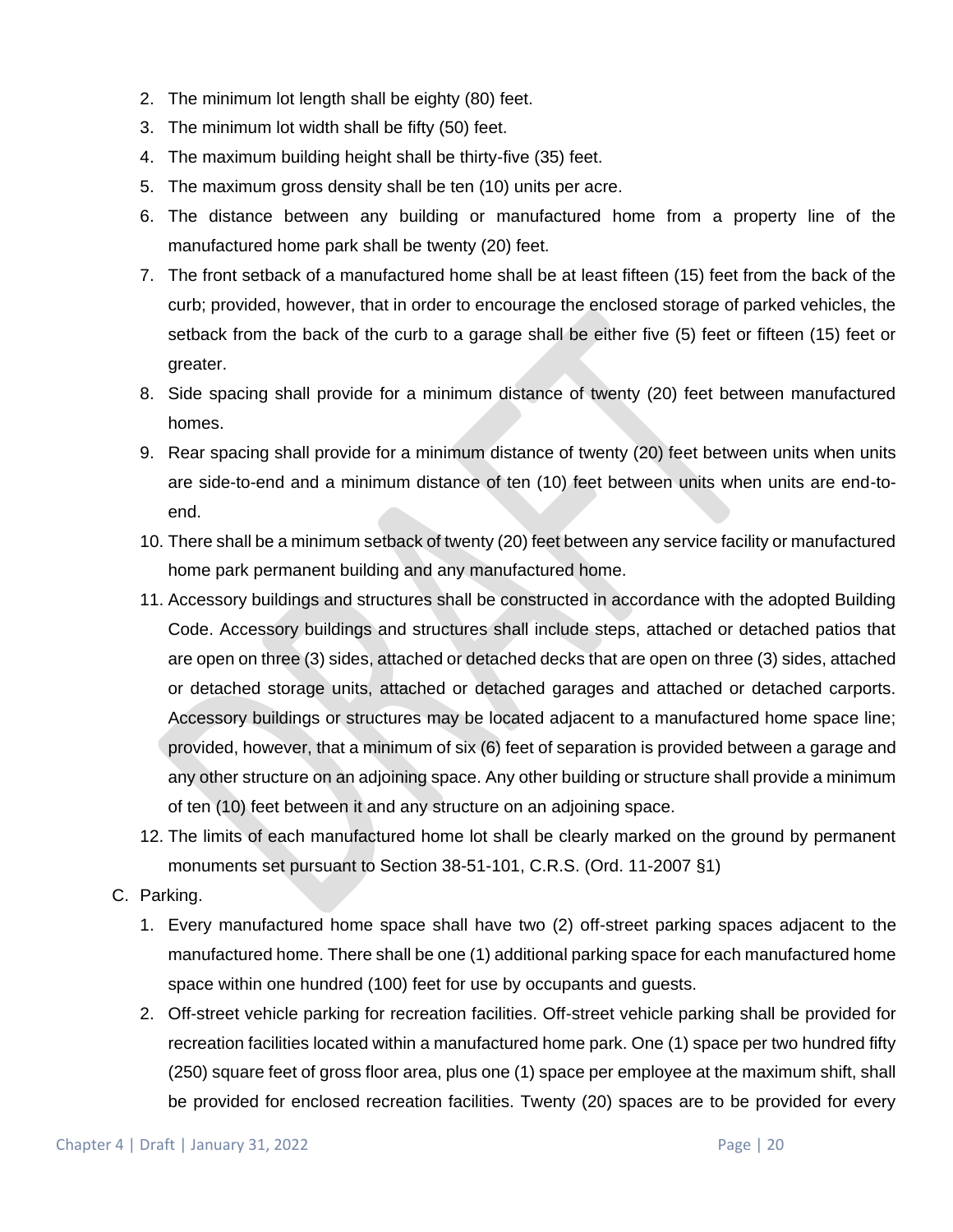diamond or athletic field, or one (1) space for every four (4) spectator seats, whichever is greater. (One [1] seat is equal to two [2] feet of bench seating length.) Handicapped parking spaces shall be provided in conformance with the Americans With Disabilities Act, as may be amended from time to time. (Ord. 11-2007 §1)

- D. Outdoor Living Area.
	- 1. No less than eight percent (8%) of the gross site area shall be reserved for and devoted to improved recreation areas and facilities provided in locations convenient to all manufactured home spaces.
	- 2. An outdoor living area shall be provided on each space equal to at least ten percent (10%) of its area, provided that in no case shall such area be less than three hundred (300) square feet or required to be more than five hundred (500) square feet. The minimum horizontal dimension of such area shall be not less than fifteen (15) feet.
	- 3. Such outdoor living area shall be properly drained, located for convenience and optimum use and walled, fenced or landscaped to provide reasonable privacy. (Ord. 11-2007 §1)
- E. Tenant Storage.
	- 1. A separate uniform tenant storage structure shall be provided for each space, located on each space.
	- 2. There shall be a minimum of two hundred twenty-four (224) cubic feet of storage area provided for each manufactured home space.
	- 3. Design and location of tenant storage shall enhance the appearance of the park, and the exterior siding of the structure shall have the same appearance as materials commonly used on residential dwellings. (Ord. 11-2007 §1)
- 4.03.26 Medical Office<sup>28</sup>.
	- A. C-2 Zone.
		- 1. No Medical Office shall be located within five hundred (500) feet of any other Medical Office.
		- 2. Any Medical Office over 2,500 square feet of building area shall require conditional use approval.
- 4.03.27 Mini-Storage Facility.
	- A. The Mini-Storage Facility shall be secured so that access is limited to tenants (or owners) and fire, police, or emergency service officials.
	- B. Mini-Storage Facilities shall provide adequate drive aisles between all buildings for vehicle circulation and fire and emergency access.
	- C. No Mini-Storage unit shall be used for the storage of explosives, ammunition, hazardous, or flammable materials.

Chapter 4 | Draft | January 31, 2022 Page | 21 <sup>28</sup> Provided a distance requirement from other medical uses to prevent from medical office monopolies in downtown.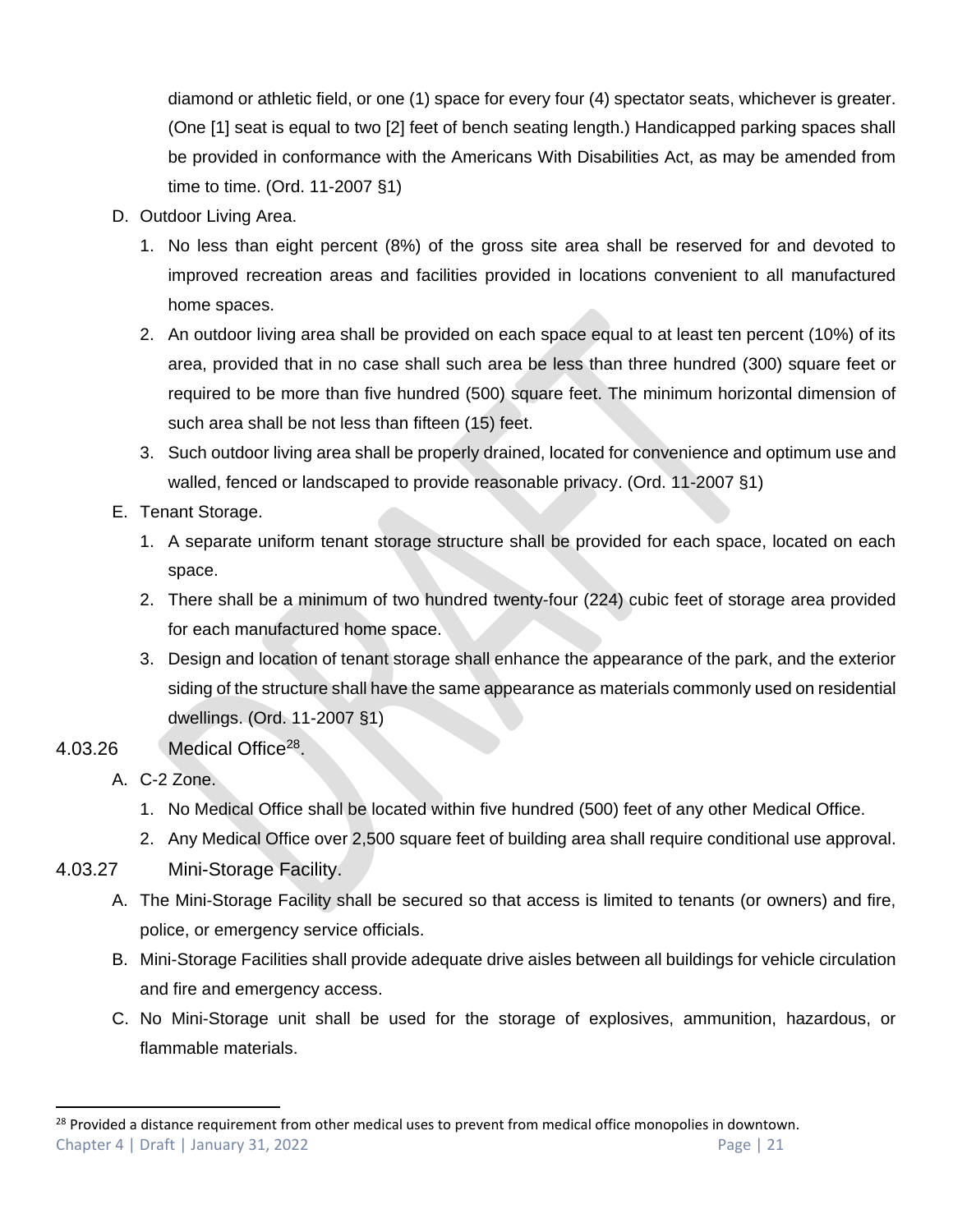- D. All buildings in the self-storage warehouse facility shall be architecturally compatible with the surrounding development in terms of architectural style and building materials and color.
- E. Mini-Storage units shall be used solely for the purpose of storage of goods and possessions and shall not be used for operation of a business, hobby, band rehearsal, or any type of activity not related to the storage of personal property of the owner or tenant of the unit.
- F. The Mini-Storage Facility may include an accessory on-site office.
- G. No office shall exceed more than three thousand (1,500) square feet.
- H. No outdoor storage is permitted in the C-3 zone.
- I. Outdoor storage may be allowed within LI and I zones in approved on-site areas for vehicles and recreational equipment if they are covered by an awning or canopy structure.
- J. Hours of public access to a Mini-Storage Facility shall be restricted to 6:00 AM. to 10:00 PM.

#### 4.03.28 Mixed-Use Dwelling<sup>29</sup>.

- A. A single-story Mixed-Use Dwelling unit shall be permitted if the following standards are met.
	- 1. The nonresidential use shall front the street.
	- 2. The residential use shall be located behind the nonresidential use.
	- 3. The residential use shall not exceed 50%<sup>30</sup> of the total Mixed-Use Dwelling.
	- 4. No single-story Mixed-Use Dwelling shall exceed three thousand (3,000) square feet.
- B. A multiple story Mixed-Use Dwelling shall be permitted if the following standards are met.
	- 1. The first floor shall be used for nonresidential uses.
	- 2. No residential uses are allowed on the first floor.
	- 3. All residential parking shall be provided in the rear of the site.
- 4.03.29 Motor Vehicle Dealership<sup>31</sup>.
	- A. A Motor Vehicle Dealership shall be located five hundred (500) feet from any residential district or use.
	- B. No Motor Vehicle Dealership shall be located within five hundred (500) feet of any other Motor Vehicle Dealership.
	- C. No more than fifty percent (50%) of the total building floor area may be used for related accessory uses such as retail sales, vehicle repair and service, and vehicle washing.
	- D. Vehicle inventory spaces shall not count towards the minimum parking requirements.
- 4.03.30 Motor Vehicle Repair, Heavy<sup>32</sup>.

Chapter 4 | Draft | January 31, 2022 Page | 22

<sup>&</sup>lt;sup>29</sup> Implement current standards via the existing definition. How far do we want to go with the standards here?

<sup>30</sup> Example (2,000 sf single story Mixed-Use Dwelling): Max residential area – 1,000 sf and Max nonresidential area – 1,000 sf

 $31$  Add a requirement about gas and repairs as accessory uses. Needs distancing, screening, and noise requirements.

<sup>&</sup>lt;sup>32</sup> Provided distancing, screening, enclosure, and noise requirements.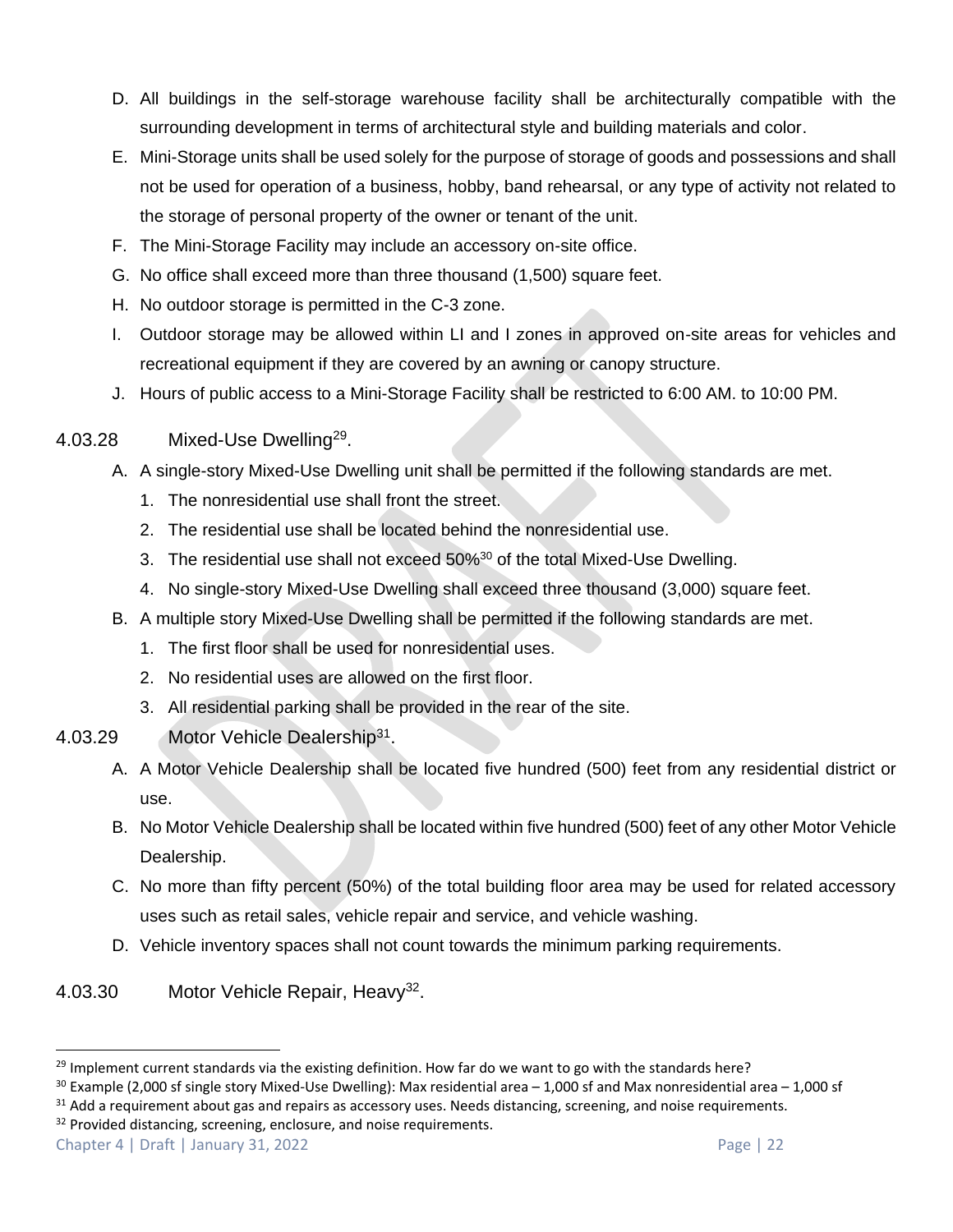- A. All Motor Vehicle Repair, Heavy repair activities shall take place within an enclosed space.
- B. Motor Vehicle Repair, Heavy facilities shall be located five hundred (500) feet from any residential use, religious land use or school.
- C. Motor Vehicle Repair, Heavy facilities shall set back at least fifty (50) feet from the front property line and twenty-five (25) feet from the rear property line.
- D. Disabled or damaged vehicles are not allowed to remain in an exterior location unless screened from public view.
- E. Screened areas for disabled or damaged vehicles are only allowed in areas to the rear or side of the principal structure of the Motor Vehicle Repair, Heavy facility.
- F. Screening for disabled or damaged vehicles shall be constructed from concrete or masonry and be at least six (6) feet tall.
- 4.03.31 Motor Vehicle Repair, Light<sup>33</sup>.
	- A. All Motor Vehicle Repair, Light repair activities shall take place within an enclosed space.
	- B. Motor Vehicle Repair, Light facilities shall be located two hundred fifty (250) feet from any residential use, religious land use or school.
	- C. Disabled or damaged vehicles are not allowed to remain in an exterior location unless screened from public view.
	- D. Screened areas for disabled or damaged vehicles are only allowed in areas to the rear of the principal structure of the Motor Vehicle Repair, Light facility.
	- E. Screening for disabled or damaged vehicles shall be constructed from concrete or masonry and be at least six (6) feet tall.
- 4.03.32 Multi-Family Dwelling<sup>34</sup>.
	- A. A Multi-Family Dwelling shall not exceed twelve (12) units.
	- B. All Multi-Family Dwelling sites shall provide at least 20% of functional open space.

# $4.03.33$  Nightclub<sup>35</sup>.

- A. No Nightclub shall be located within five hundred (500) feet of any residential district or use.
- B. No Nightclub shall be located within two hundred fifty (250) feet of any school or religious land use.
- C. Service trucks for the purpose of loading and unloading materials and equipment or removing wastes shall be restricted to the hours between 8:00 AM and 8:00 PM.

<sup>&</sup>lt;sup>33</sup> Provided distancing, screening, enclosure, and noise requirements.

<sup>34</sup> Maybe add specific standards for apartments in the downtown area? Why would this be a conditional use? Are they concerned about size, height, etc.?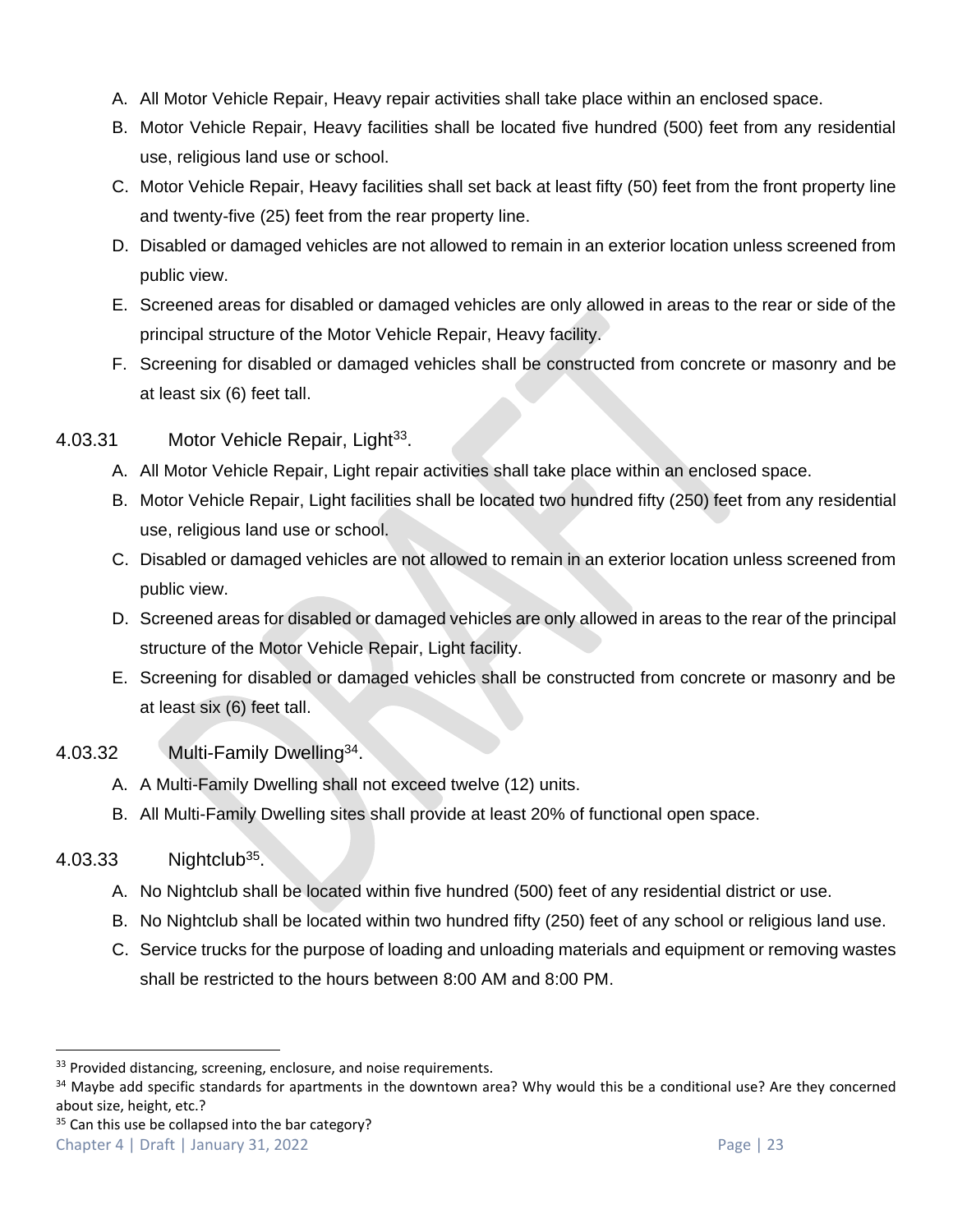#### 4.03.34 Off-Street Parking Facility<sup>36</sup>.

A. Off-Street Parking Facilities shall meet the following requirements established in Table 4.03.33-1.

| <b>Table 4.03.33-1 Off-Street Parking Facilities</b> |                                            |  |  |  |  |  |  |  |
|------------------------------------------------------|--------------------------------------------|--|--|--|--|--|--|--|
| Zone                                                 | <b>Maximum Parking Square Footage Area</b> |  |  |  |  |  |  |  |
| $C-1$                                                | 20,000                                     |  |  |  |  |  |  |  |
| $C-2$                                                | 15,000                                     |  |  |  |  |  |  |  |
| $C-3$                                                | 30,000                                     |  |  |  |  |  |  |  |

- B. An Off-Street Parking Facility may exceed the limits established if a parking garage is provided; however, no parking floor shall exceed the square footage limits.
- C. Parking garages shall follow the zone height requirements.
- D. Exterior parking garage elevations shall be compatible with the architecture found in the zone in terms of style, material, and other exterior elements.
- E. Parking garages shall include a minimum of two of the following elements on any facade facing a public street or space:
	- 1. Window and door openings comprising a minimum of twenty-five (25) percent of the ground floor facade;
	- 2. Awnings;
	- 3. Sill details; or
	- 4. Columns.
- 4.03.35 Pawn Shop.
	- A. All Zones.
		- 1. A Pawn Shop shall be located five hundred (500) feet from any residential district or use.
		- 2. No Pawn Shop shall be located within two hundred fifty (250) feet of any school or religious land use.
		- 3. No Pawn Shop shall be located within one thousand (1,000) feet of any other Pawn Shop.
	- B. C-1 and C-2 Zones.
		- 1. No Pawn Shop shall exceed two thousand (2,000) square feet in building area.
		- 2. No outdoor display is permitted.
- 4.03.36 Recreational Entertainment, Outdoor<sup>37</sup>.
	- A. Any Recreational Entertainment, Outdoor use shall be located five hundred (500) feet from any residential district or use.

<sup>37</sup> Should we add standards for this use (think about ball fields, stadiums, etc.)?

 $36$  Maybe implement a size and parking space requirement to prevent large parking lots in prime areas?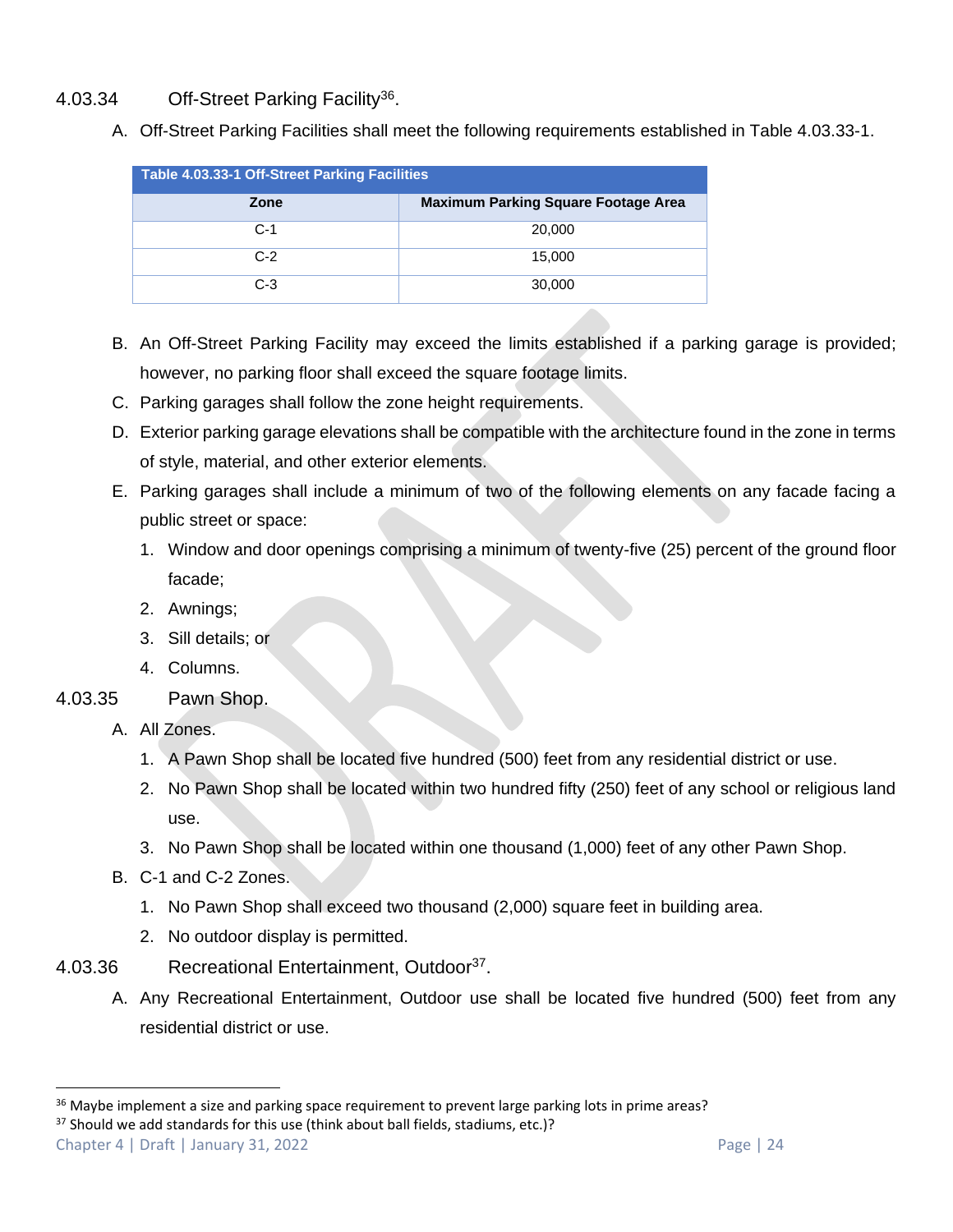- B. Any Recreational Entertainment, Outdoor use shall close by 10:00 PM.
- C. All exterior lighting for the purposes of illuminating the Recreational Entertainment, Outdoor use or any accessory use shall terminate at 10:00 PM. Lighting for walls, security measures, sconces, and parking facilities are excluded from this requirement.
- D. Noise generated by the use shall not exceed 45 dBA at any residential property line between the hours of 10:00 PM and 8:00 AM.
- $4.03.37$  Religious Land Use<sup>38</sup>.
	- A.

B.

- 4.03.38 Research and Development.
	- A. All Zones.
		- 1. Research and Development facilities shall not contain or utilize toxic or explosive materials.
		- 2. All facilities shall be completely enclosed.
	- B. C-3 Zone.
		- 1. Any Research and Development facility shall be located two hundred fifty (250) feet from any residential district or use.
		- 2. No Research and Development facility shall be located within five hundred (500) feet of any other Research and Development facility.
		- 3. Any Research and Development facility over 5,000 square feet of building area shall require conditional use approval.
	- C. LI Zone.
		- 1. Any Research and Development facility shall be located five hundred (500) feet from any residential district or use.
		- 2. Any Research and Development facility over 10,000 square feet of building area shall require conditional use approval.
- 4.03.39 Resource Extraction<sup>39</sup>.
	- A.

B.

<sup>&</sup>lt;sup>38</sup> If consultants provide standards, they must comply with RLUIPA. RLUIPA prohibits zoning and landmarking laws that:

<sup>(1)</sup> treat churches or other religious assemblies or institutions on less than equal terms with nonreligious assemblies or institutions;

<sup>(2)</sup> discriminate against any assemblies or institutions on the basis of religion or religious denomination;

<sup>(3)</sup> totally exclude religious assemblies from a jurisdiction; or

<sup>(4)</sup> unreasonably limit religious assemblies, institutions, or structures within a jurisdiction.

<sup>&</sup>lt;sup>39</sup> Loveland and Durango handle resource extraction through an Extraction Master Plan that is adopted by the jurisdiction. Would Wellington consider this approach?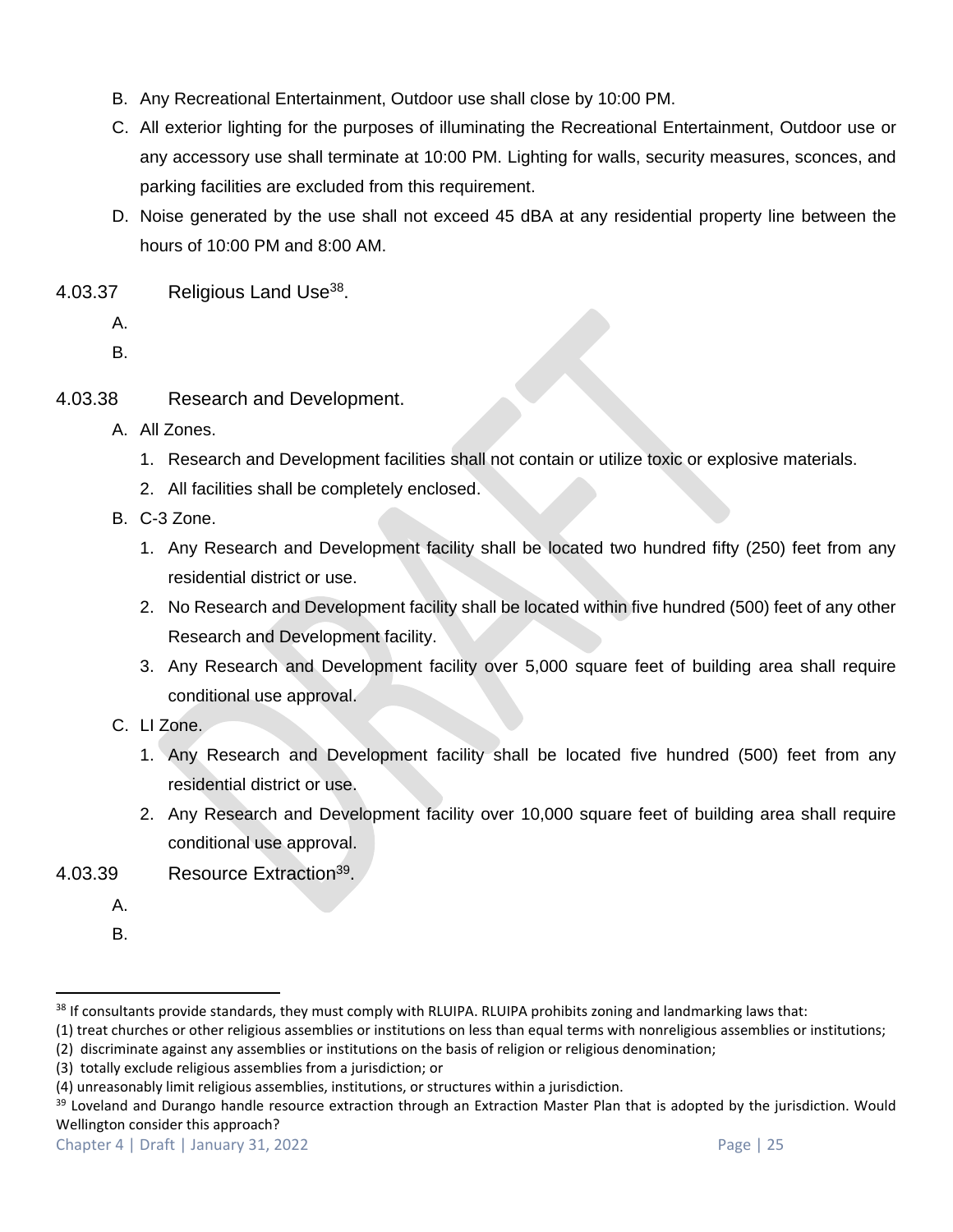- 4.03.40 Restaurant, Fast Food<sup>40</sup>.
	- A. Any Restaurant, Fast Food shall be located two hundred fifty (250) feet from any residential district or use.
	- B. No Restaurant, Fast Food shall have a drive-thru window.
	- C. Any Restaurant, Fast Food shall have a trash management program for the daily removal of on-site trash and litter.
	- D. Loading is prohibited between the hours of 10:00 PM and 8:00 AM.
- 4.03.41 Restaurant, Fast Food with Drive-Thru.
	- A. No Restaurant, Fast Food with Drive-Thru shall exceed five thousand (5,000) square feet in building area.
	- B. Any Restaurant, Fast Food with Drive-Thru shall be located two hundred fifty (250) feet from any residential district or use.
	- C. All drive-thru interactions shall occur within three (3) feet of a designated "drive-thru lane".
	- D. A drive-thru lane shall be at least ten (10) feet wide.
	- E. A drive-thru lane shall originate at the last stacking space from the "point of order".
	- F. A drive-thru lane shall provide at least three (3) vehicle stacking spaces before the "point of order".
	- G. Vehicle stacking spaces shall be ten (10) feet wide by twenty (20) feet long.
	- H. Any Restaurant, Fast Food with Drive-Thru shall designate a "point of order" on site where meal orders are communicated by patrons to staff.
	- I. A "point of order" may be established before or at the drive-thru window.
	- J. If a "point of order" is established before the drive-thru window, it shall be located at least thirty (30) feet from the first, or only, drive-thru window.
	- K. Two (2) drive-thru windows may be allowed on site.
	- L. If multiple drive-thrus are proposed, they shall be spaced at least forty (40) feet from one another.
	- M. No drive-thru lane shall be closer than five (5) feet from an adjacent property line.
	- N. Any Restaurant, Fast Food with Drive-Thru shall have a trash management program for the daily removal of on-site trash and litter.
	- O. Loading is prohibited between the hours of 10:00 PM and 8:00 AM.
- 4.03.42 Restaurant, Sit Down.
	- A. No Restaurant, Sit Down shall have a drive-thru window.
	- B. Accessory outdoor customer seating/dining areas are permitted if they meet the applicable district's dimensional standards.

Chapter 4 | Draft | January 31, 2022 Page | 26  $40$  Why not have one Restaurant use with the specific standards applying to differentiate?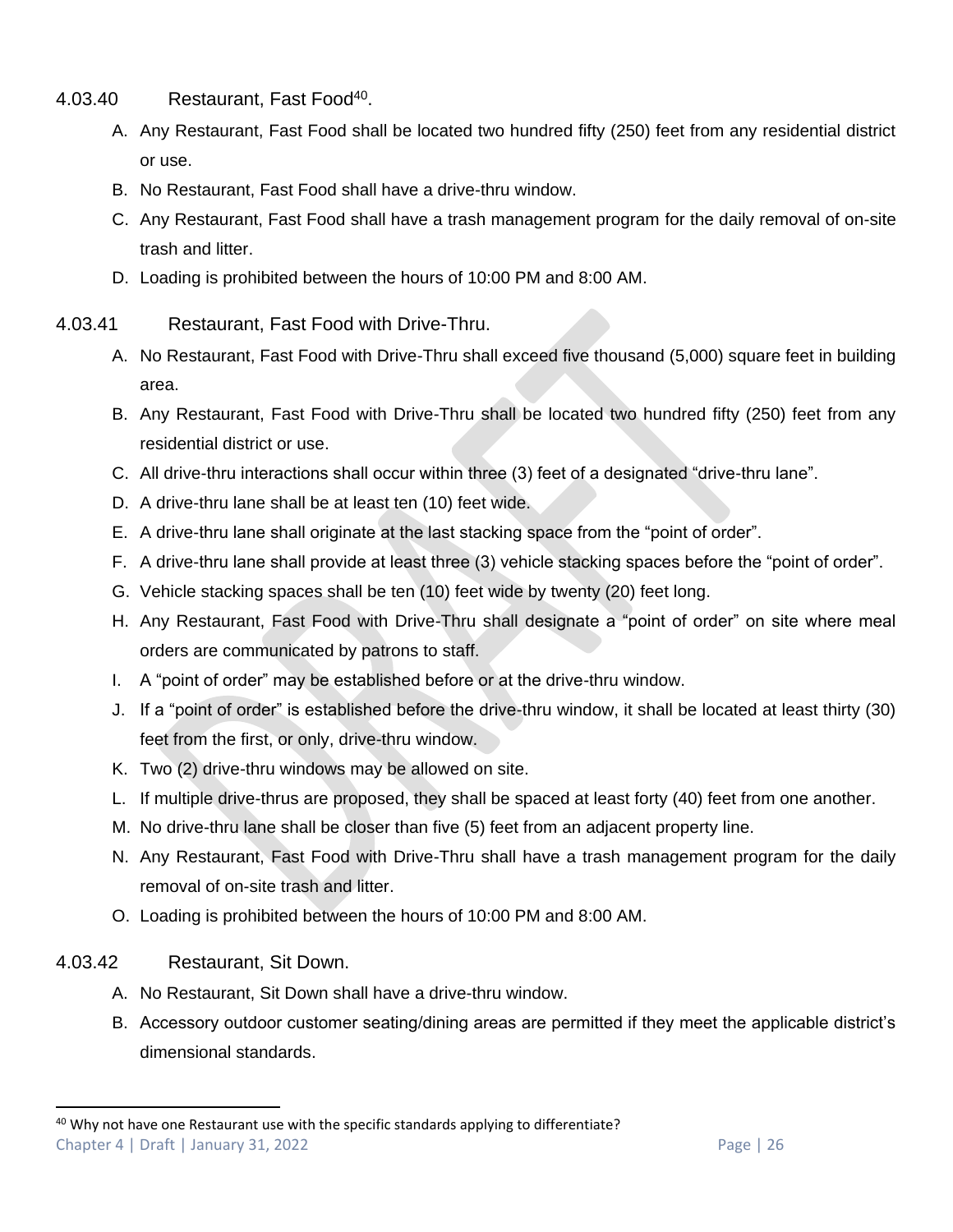- C. Any Restaurant, Sit Down shall have a trash management program for the daily removal of on-site trash and litter.
- D. Loading is prohibited between the hours of 10:00 PM and 8:00 AM.
- 4.03.43 Retail and Medical Marijuana Stores.
	- A. All retail and medical marijuana stores shall comply with the regulations established in Ordinance No. \*\*\*-2021<sup>41</sup> as approved by the Town of Wellington voters to regulate marijuana within town limits.
	- B. After January 1, 2023, the Town may make changes to regulations related to Retail and Medical Marijuana Stores.
- 4.03.44 Retail Store<sup>42</sup>.
	- A. C-1
		- 1. No Retail Store shall exceed ten thousand (10,000) square feet in building area.
		- 2. No outdoor storage or display is permitted.
	- B. C-2
		- 1. No Retail Store shall exceed five thousand (5,000) square feet in building area.
		- 2. No outdoor storage or display is permitted.
	- C. C-3
		- 1. A Retail Store shall meet the following requirements established in Table 4.03.43-1.

| Table 4.03.43-1 Retail Store |                                                |
|------------------------------|------------------------------------------------|
| <b>Property Size</b>         | <b>Maximum Building Square Foot Percentage</b> |
| $\leq$ 1 acre                | $20%^{43}$                                     |
| 1.01 to 10 acres             | 25%44                                          |
| $>$ 10 acres                 | $30\%$ <sup>45</sup>                           |

- 2. Outdoor storage or display shall be limited to 15% of the total building area.
- 3. Any outdoor storage or display shall be screened.
- 4. Screening shall be constructed from concrete or masonry and be at least six (6) feet tall.
- 5. Screening for storage may be constructed from concrete, masonry, or an approved alternative by the Director.
- 4.03.45 Salvage Yard.

 $41$  Added language in the use regulations that links the newly adopted marijuana ordinance. We will provide a hyperlink that will take the reader to the approved marijuana ordinance.

 $42$  They want specific regulations for large retail stores. Why not combine grocery stores and retail stores since groceries are a form of retail and offer similar traffic?

<sup>43</sup> Sample calculation based on a 1 acre lot (acreage x percentage = max building square footage). **43,560 x 0.2 = 8,172 sf**

<sup>44</sup> Sample calculation based on a 10 acre lot (acreage x percentage = max building square footage). **435,600 x 0.25 = 108,900 sf**

Chapter 4 | Draft | January 31, 2022 Page | 27 <sup>45</sup> Sample calculation based on a 15 acre lot (acreage x percentage = max building square footage). **653,400 x 0.3 = 196,020 sf**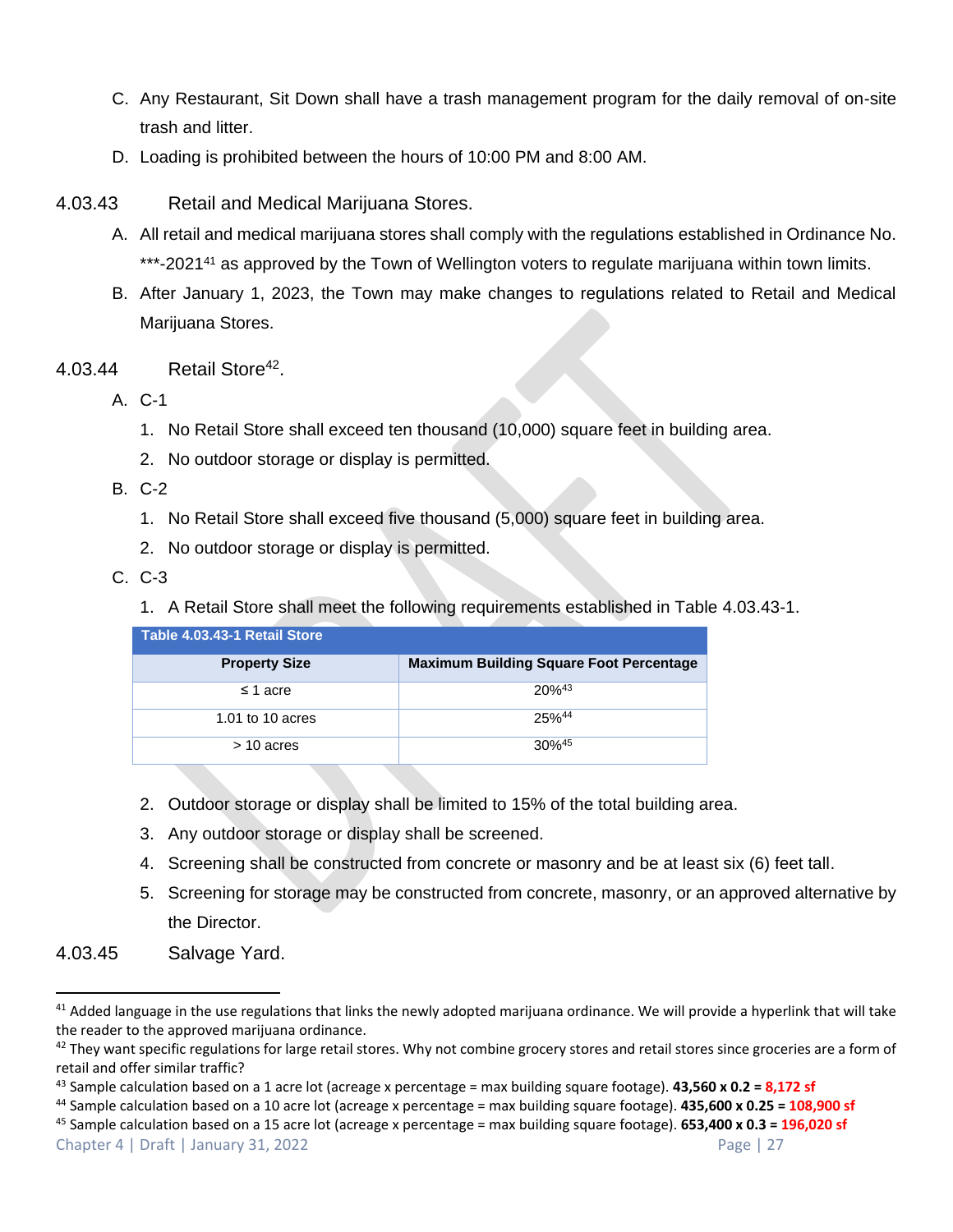- A. Measurements and Setbacks.
	- 1. Any Salvage Yard shall be located one thousand (1,000) feet from any residential use or district.
	- 2. No Salvage Yard shall be located within one thousand three hundred twenty  $(1,320)^{46}$  feet from any other Salvage Yard.
	- 3. Any Salvage Yard shall set back at least fifty (50) feet from the front property line and twenty-five (25) feet from the rear property line.
	- 4. Any Salvage Yard shall be at least a minimum property size of five (5) acres.
- B. Operation.
	- 1. No hazardous wastes or hazardous materials shall be accepted or deposited at any salvage yard, except as incidental to the salvage operation.
	- 2. Salvage operations shall be conducted to remove hazardous wastes and materials and dispose of them according to state and federal requirements.
	- 3. Service trucks for the purpose of loading and unloading materials and equipment or removing wastes shall be restricted to the hours between 8:00 AM and 8:00 PM.
- C. Screening.
	- 1. Screening shall be provided for all disabled or damaged vehicles, tools, and equipment.
	- 2. Screening for disabled or damaged vehicles, tools, and equipment shall be constructed from concrete or masonry and be at least six (6) feet tall.
	- 3. No screening wall shall exceed twelve (12) feet tall.
	- 4. In no instance shall any disabled or damaged vehicles, tools, or equipment be stacked higher than the required concrete or masonry screening wall.
- 4.03.46 Service Station<sup>47</sup>.
	- A. Service Stations shall not be located within one hundred (100) feet of any residential use or district.
	- B. Any pump island or other structure shall not be less than twenty (20) feet from adjacent property lines or street and highway right-of-way lines.
	- C. Overhead canopies or weather protection structures shall not be less than ten (10) feet from any right-of-way line or property line.
	- D. In the C-1 zone, the total fuel pumps shall not exceed four (4).
- 4.03.47 Single-Family Attached Dwelling<sup>48</sup>.
	- A. No Single-Family Attached Dwelling shall exceed six (6) units.

<sup>46</sup> This is a ¼ mile

<sup>&</sup>lt;sup>47</sup> Combine with convenience store with fuel sales?

Chapter 4 | Draft | January 31, 2022 Page | 28  $48$  Need a limit on amount of attached units in one row (4, 5, 6, etc.). Design requirements where they need to be rear or side entry.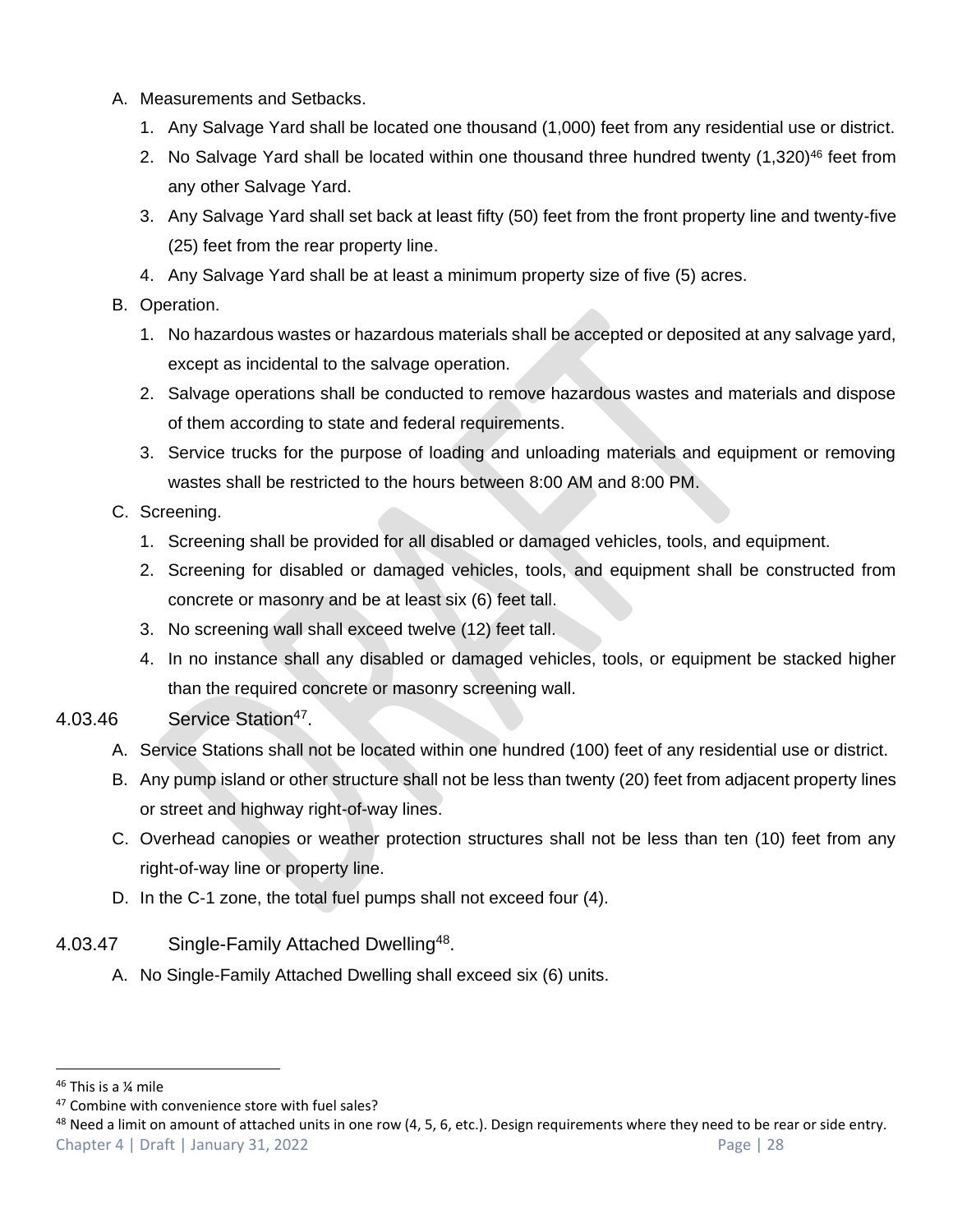- B. All Single-Family Attached Dwellings shall provide rear entry parking garages where alley access exists.
- 4.03.48 Solid Waste Facility<sup>49</sup>.
	- A. Any Solid Waste Facility shall comply with all applicable Larimer County, State of Colorado, and Federal regulations and permit requirements prior to approval.
	- B. Any Solid Waste Facility shall be:
		- 1. Located one thousand (1,000) feet from any residential use or district.
		- 2. At least a minimum property size of ten (10) acres.
- 4.03.49 Stable.
	- A. In addition to the regulations prescribed in  $B F$  below, a Stable shall comply with the regulations established in Chapter 7 – Health, Sanitation, and Animals, Article 4 – Animals of the Wellington Municipal Code.
	- B. A Stable is only allowed on a lot that has at least one (1) acre of land.
	- C. A person shall keep only the number of horses permitted for the lot area as described in Table 4.03.48-1.

| Table 4.03.48-1 Stable Standards |                                          |  |  |  |  |  |  |  |  |
|----------------------------------|------------------------------------------|--|--|--|--|--|--|--|--|
| <b>Property Size</b>             | <b>Number of Horses</b>                  |  |  |  |  |  |  |  |  |
| 1 to 2 acres                     | 2                                        |  |  |  |  |  |  |  |  |
| $2.01$ to 5 acres                | 4                                        |  |  |  |  |  |  |  |  |
| 5.01 to 10 acres                 | 8                                        |  |  |  |  |  |  |  |  |
| $>$ 10 acres                     | $8 + 1$ for each 0.5 acre after 10 acres |  |  |  |  |  |  |  |  |

- D. A Stable shall include a pen, corral, fence, or similar enclosure containing at least eight hundred (800) square feet of land for each animal with a stable under a roof containing at least one hundred (100) square feet for each animal.
- E. A Stable must have proper drainage so as not to create offensive odors, fly breeding, or other nuisances.
- F. A pen, corral, fence, or similar enclosure shall be at least four (4) feet tall and shall maintain a strength to retain the horse(s).
- 4.03.50 Technical School<sup>50</sup>.
	- A. C-2 Zone.
		- 1. No Technical School shall exceed three thousand (3,000) square feet in building area.

<sup>49</sup> Basic distancing requirements.

Chapter 4 | Draft | January 31, 2022 Page | 29 <sup>50</sup> Why a CUP in C2? What would be the concerns of allowing it there be?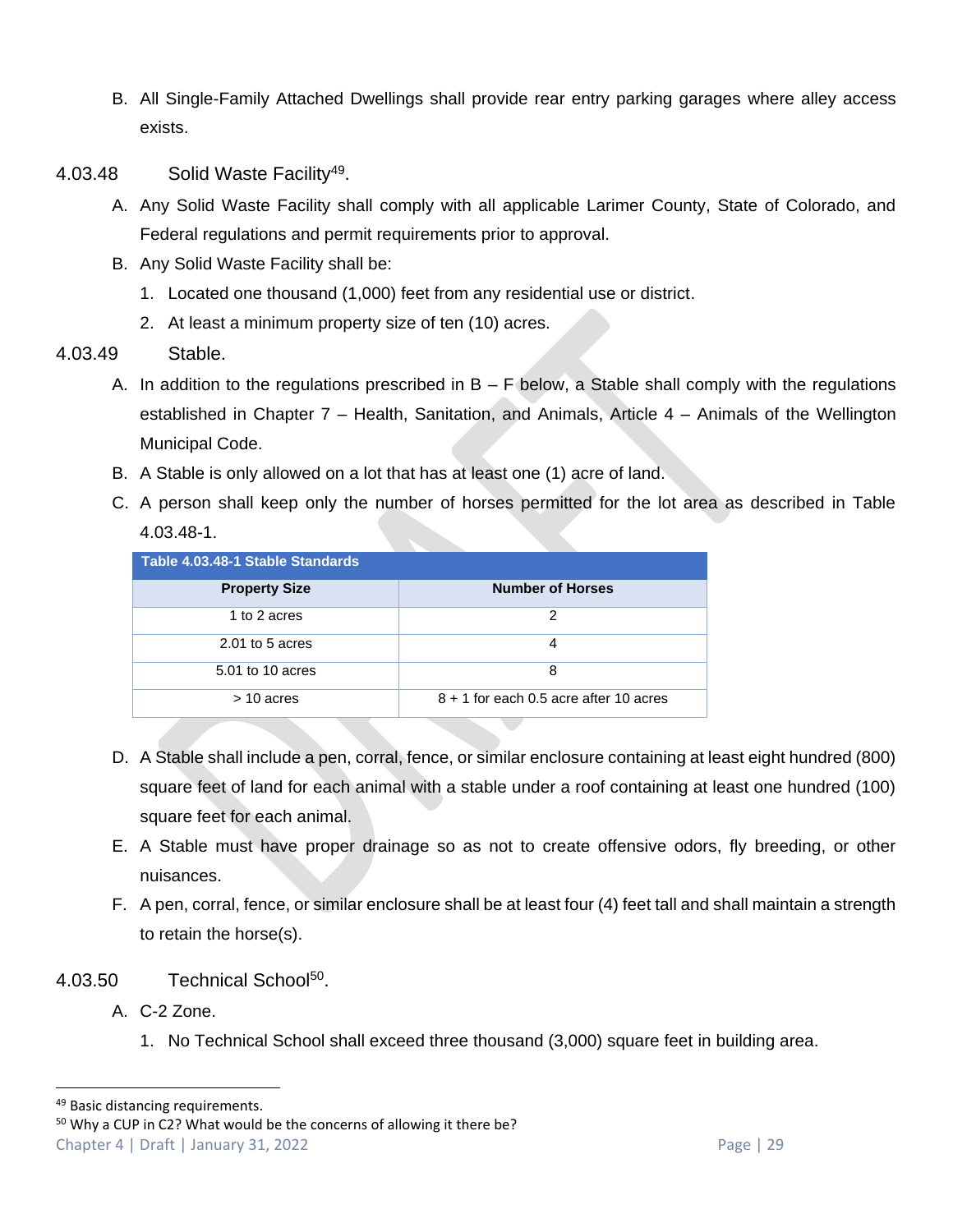- 2. No Technical School shall be located within two hundred fifty feet of any other Technical School.
- 3. Any Technical School exceeding 3,000 square feet shall require a Conditional Use Permit.
- 4.03.51 Veterinary Facilities, Large Animals<sup>51</sup>.
	- A. Any Veterinary Facilities, Large Animals shall be located on a property of at least one (1) acre.
	- B. Any Veterinary Facilities, Large Animals shall be designed and constructed to:
		- 1. Eliminate any emission of odor offensive to persons owning, occupying, or patronizing properties adjacent to the subject property.
		- 2. Reduce the sound coming from any Veterinary Facilities, Large Animals to the level of sixty-five (65) decibels at any given abutting property line.
	- C. Exterior areas used to exercise, walk, or keep animals shall set back at least one hundred (100) feet from any lot line.
	- D. All exterior exercise areas and runs shall be fenced.
	- E. Animals are prohibited from being outdoors between 8:00 PM and 8:00 AM.
	- F. Animals shall only be walked or exercised in on-site outdoor areas.
	- G. No animal boarding is allowed for any length of time except if boarding is necessary to provide surgical or other medical care to the animals.
	- H. All buildings and accessory structures shall set back at least two hundred fifty (250) feet from any residential property line.
	- I. All litter and animal waste shall be contained and controlled on the subject property.
- 4.03.52 Veterinary Facilities, Small Animals.
	- A. Any Veterinary Facilities, Small Animals, including all treatment rooms, cages, pens, kennels, and exercise runs, shall be maintained within a completely enclosed, soundproof building.
	- B. Any Veterinary Facilities, Small Animals shall be designed and constructed to:
		- 1. Eliminate any emission of odor offensive to persons owning, occupying, or patronizing properties adjacent to the subject property.
		- 2. Reduce the sound coming from any Veterinary Facilities, Small Animals to the level of sixty-five (65) decibels at any given abutting property line.
	- C. No animal boarding is allowed for any length of time except if boarding is necessary to provide surgical or other medical care to the animals.
- 4.03.53 Wholesale Distribution, Warehousing, and Storage.
	- A. LI Zone.
		- 1. Any Wholesale Distribution, Warehousing, and Storage use shall be located two hundred fifty (250) feet from any residential use or district.

<sup>&</sup>lt;sup>51</sup> Why not one vet category with specific regs applying to large and small? Make vets allowable but differentiate large animals in certain zones.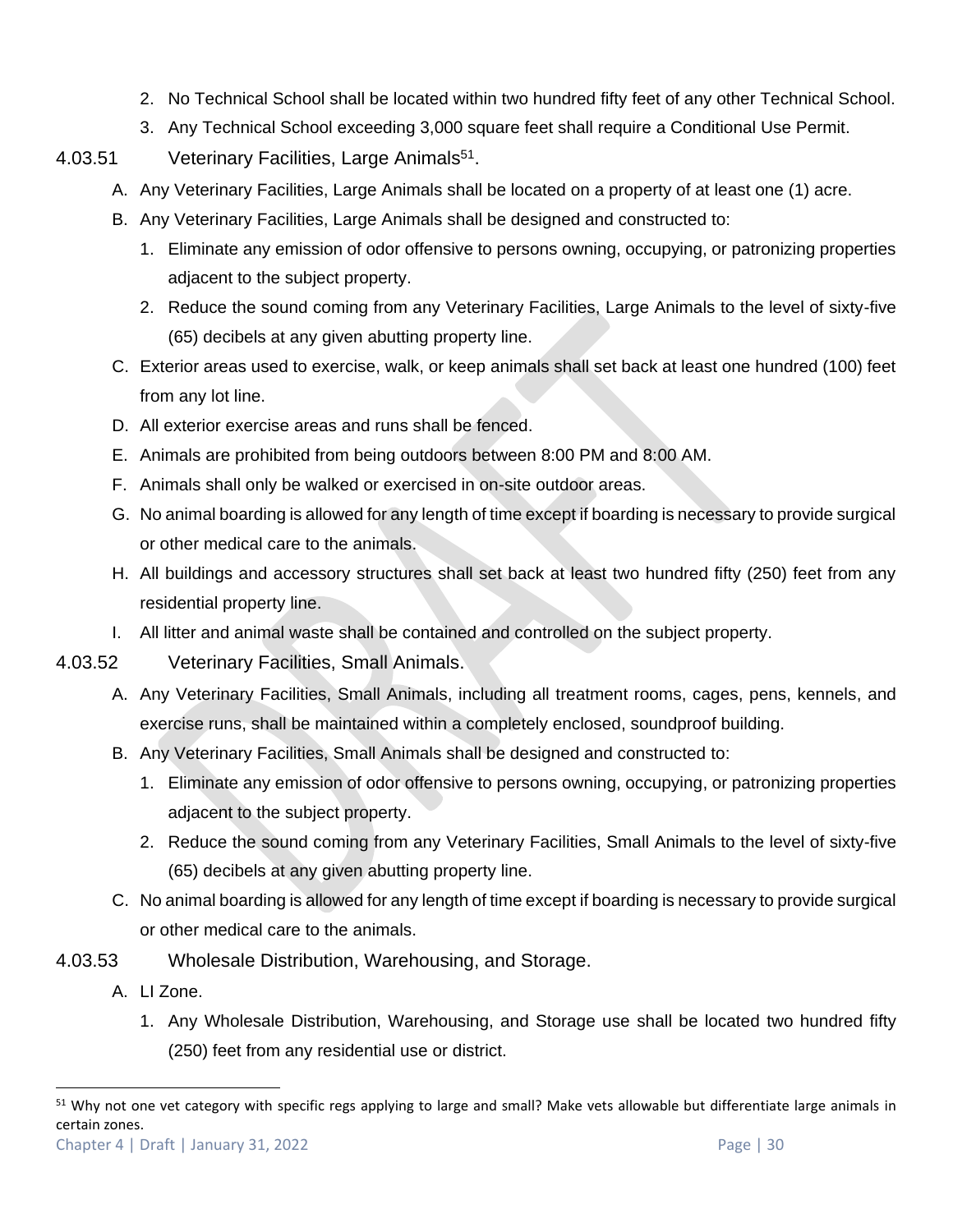- 2. No Wholesale Distribution, Warehousing, and Storage use shall exceed 15,000 square feet.
- 4.03.54 Workshop<sup>52</sup>.
	- B. All Zones.
		- 1. All permitted repair work, vehicle washing, lubrication, and installation of parts and accessories shall be performed within an enclosed structure.
		- 2. Any Workshop shall be located five hundred (500) feet from any residential use or district.
		- 3. All dismantled vehicles, parts, and repair supplies shall be stored within an enclosed building or totally screened from view by a solid fence or wall. All vehicles awaiting repair or service shall be stored on-site in approved parking spaces and not on a public right-of-way.
	- C. C-1 and C-2 Zones.
		- 1. No Workshop shall exceed two thousand (2,000) square feet in building area.
		- 2. Any Workshop exceeding two thousand (2,000) square feet shall require a Conditional Use Permit.
- 4.03.55 Wireless Telecommunications Facility<sup>53</sup>.
	- A.
	- B.

# <span id="page-30-0"></span>**4.04 Accessory Uses and Structures**

4.04.1 Purpose. This section authorizes the establishment of accessory uses and buildings that are incidental and customarily subordinate to principal uses. An accessory use is "incidental and customarily subordinate" to a principal use if it complies with the standards established in this section. All principal uses allowed in a zoning district shall be deemed to include those accessory uses, buildings, and activities typically associated with the use, unless specifically prohibited in this section.

# 4.04.2 Approval Procedure.

- A. Any of the accessory uses identified in this section may be allowed as accessory to an authorized principal use provided that:
	- 1. The proposed accessory use is allowed as a principal or accessory use in the base district where proposed; and
	- 2. The proposed accessory use or building is consistent with the general and specific standards for accessory uses in this subsection.

Chapter 4 | Draft | January 31, 2022 Page | 31  $53$  Regulations to be proposed as we continue to receive more information from staff and stakeholders.

 $52$  Create standards that mitigate adverse impacts in lighter intensity areas (i.e., noise, enclosure, setbacks)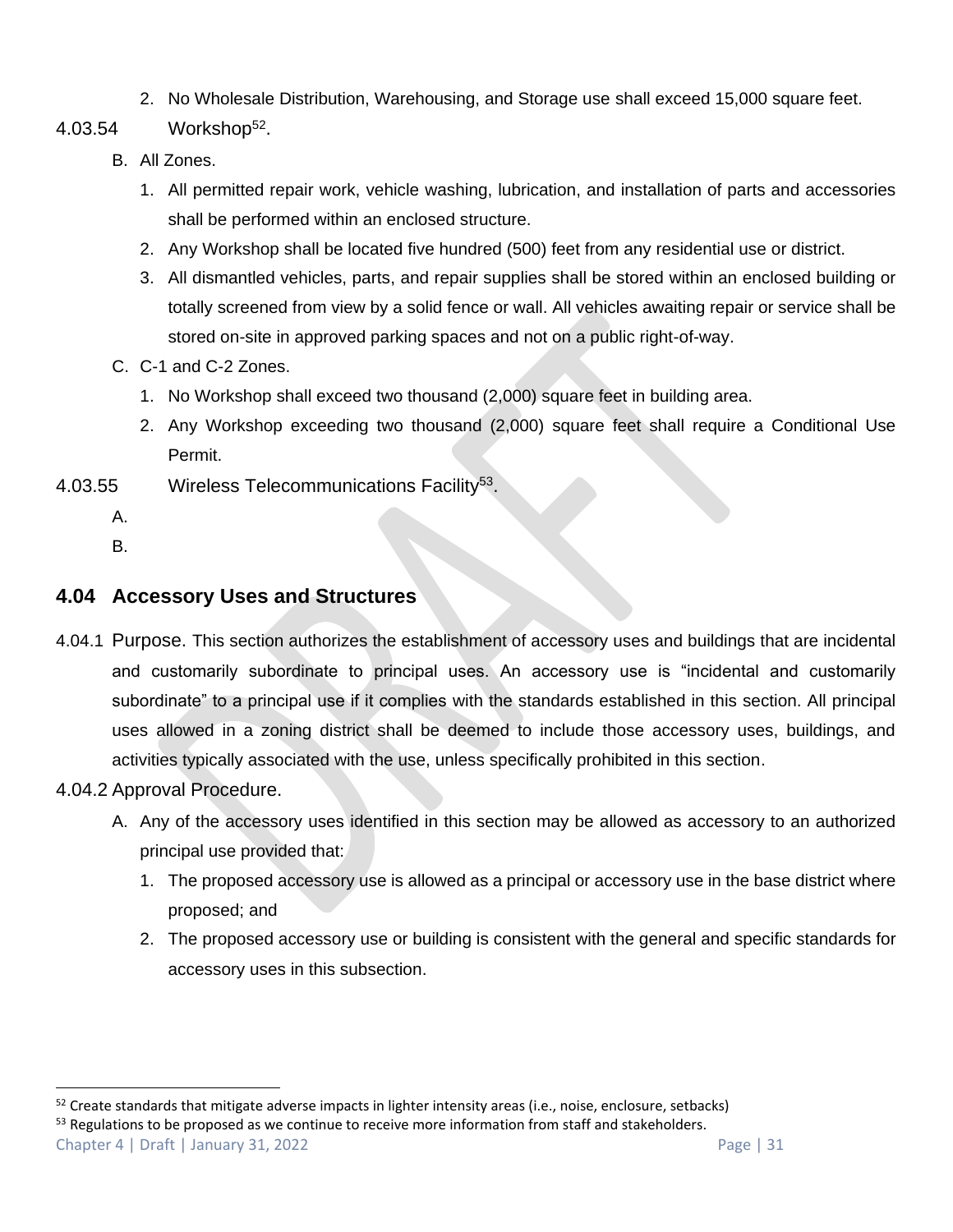- B. Simultaneously with a Principal Use. Accessory uses or buildings may be reviewed as part of review of an associated principal use. In cases where the principal use is subject to a Conditional Use Permit, an accessory use may only be authorized in accordance with an approved Conditional Use Permit.
- C. Subsequent to a Principal Use.
	- 1. Unless exempted, a building permit shall be required in cases where an accessory use or building is proposed subsequent to a principal use.
	- 2. In cases where the principal use is subject to a Conditional Use Permit, an accessory use may only be authorized in accordance with the provisions in **Chapter 2, Conditional Use Permits**.
- 4.04.3 Interpretation of Unidentified Accessory Uses. The Planning Director shall evaluate applications for accessory uses that are not identified in this section on a case-by-case basis, based on the following standards:
	- A. The definition of "accessory use" in **Chapter 9, Definitions**, and the general accessory use standards and limitations established in Chapter [4.04;](#page-30-0)
	- B. The purpose and intent of the base districts in which the accessory use is located;
	- C. Potential adverse effects the accessory use or building may have on other lots, compared with other accessory uses permitted in the district; and
	- D. The compatibility of the accessory use with other principal and accessory uses permitted in the district.
- 4.04.4 General Standards for all Accessory Uses. All accessory uses and buildings shall be subject to the general standards in this section, as well as any applicable supplemental standards in Chapter [4.04.5](#page-32-0) and all standards applicable to the associated principal use as set forth in **Chapter 4 Use Standards**.
	- A. Size. All accessory uses shall:
		- 1. Be clearly subordinate in area, extent, and purpose to the principal use or structure; and
		- 2. Not violate the bulk, density, parking, landscaping, or open space standards of this Land Use Code when taken together with the principal use or structure.
		- 3. The floor area of any detached accessory building shall not exceed 50 percent of the floor area of the principal structure. The total combined floor area of all buildings shall not exceed the maximum lot coverage for the zoning district in which it is located. The Planning Director may authorize a building to exceed this percentage if the building is used as a guest house, or is used for animal production or crop production associated with an agricultural use.
	- B. Function. All accessory uses shall directly serve the principal use or building, and be accessory and clearly incidental to the principal use or building.
	- C. Timing. Accessory uses shall not be constructed or established prior to the start of construction of the principal use or building. An accessory building shall not be used until the construction of the primary building is complete.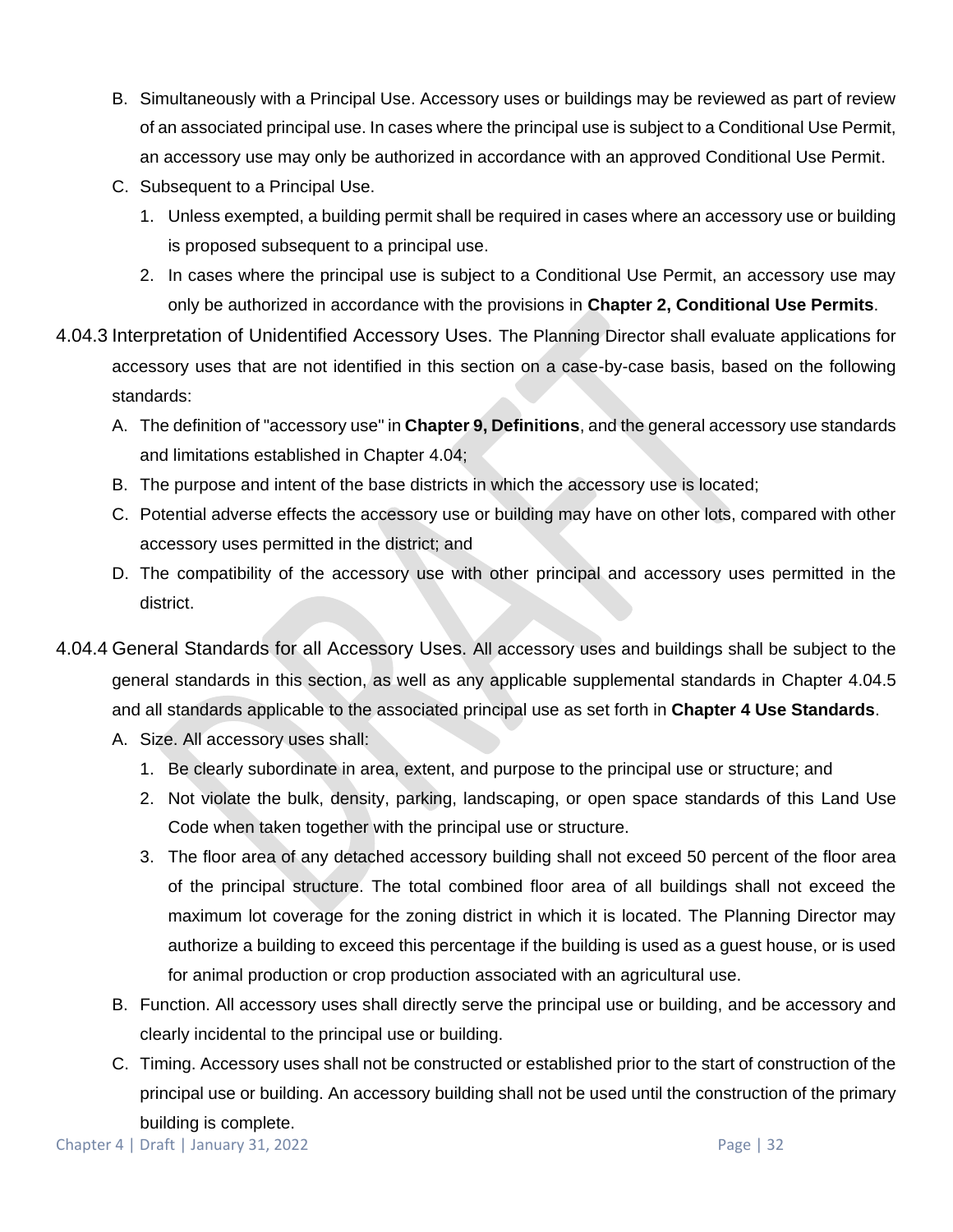- D. Height. Accessory buildings shall be limited to a maximum height of 24 feet unless exempted from the height requirements in this Code.
- E. Location.
	- 1. Accessory uses or buildings shall be located on the same lot as the principal use or building.
	- 2. Accessory buildings shall not be located within platted or recorded easements.
	- 3. The Planning Director may authorize an accessory building on a vacant lot if the structure is used for animal production or crop production associated with an agricultural use, or used in conjunction with a park or community garden.
- F. Design Compatibility.
	- 1. Except where exempted, all accessory buildings shall be designed to be aesthetically compatible with the principal building. Compatibility shall be measured in terms of building materials, building orientation, building placement, and building mass. Non-enclosed stables, gazebos, greenhouses, and carports ten feet or less in height with a roofed area of 300 square feet or less are exempted from this compatibility requirement.
	- 2. Applicants for accessory buildings not exempted in accordance with this subsection who request exceptions from the design compatibility requirements shall demonstrate screening methods or design features that will be used to minimize any potential adverse effects on neighboring properties.
- G. Ownership. Accessory uses or buildings shall be owned or operated by the same person as the principal use or buildings.

#### <span id="page-32-0"></span>4.04.5 Supplemental Accessory Use Standards.

- A. Accessory Dwelling Unit<sup>54</sup>.
	- 1. A Detached Accessory Dwelling Unit shall only be located in the rear of a lot.
	- 2. A Detached Accessory Dwelling Unit must comply with the required setbacks by the zoning district in which the unit is located. If the accessory dwelling unit is part of the primary dwelling (attached), it must comply with principal building setbacks for the zoning district in which the unit is located.
	- 3. An Accessory Dwelling Unit must comply with the zoning district's height requirements. An Accessory Dwelling Unit must not exceed the height of the primary dwelling.
	- 4. An Accessory Dwelling Unit must not exceed one thousand (1,000) gross square feet in area.
	- 5. An Accessory Dwelling Unit must connect utilities to those of the primary dwelling.
	- 6. An Accessory Dwelling Unit must maintain the architectural design, style, appearance, and character of the primary dwelling.

Chapter 4 | Draft | January 31, 2022 Page | 33  $54$  Two types of ADUs – detached and attached.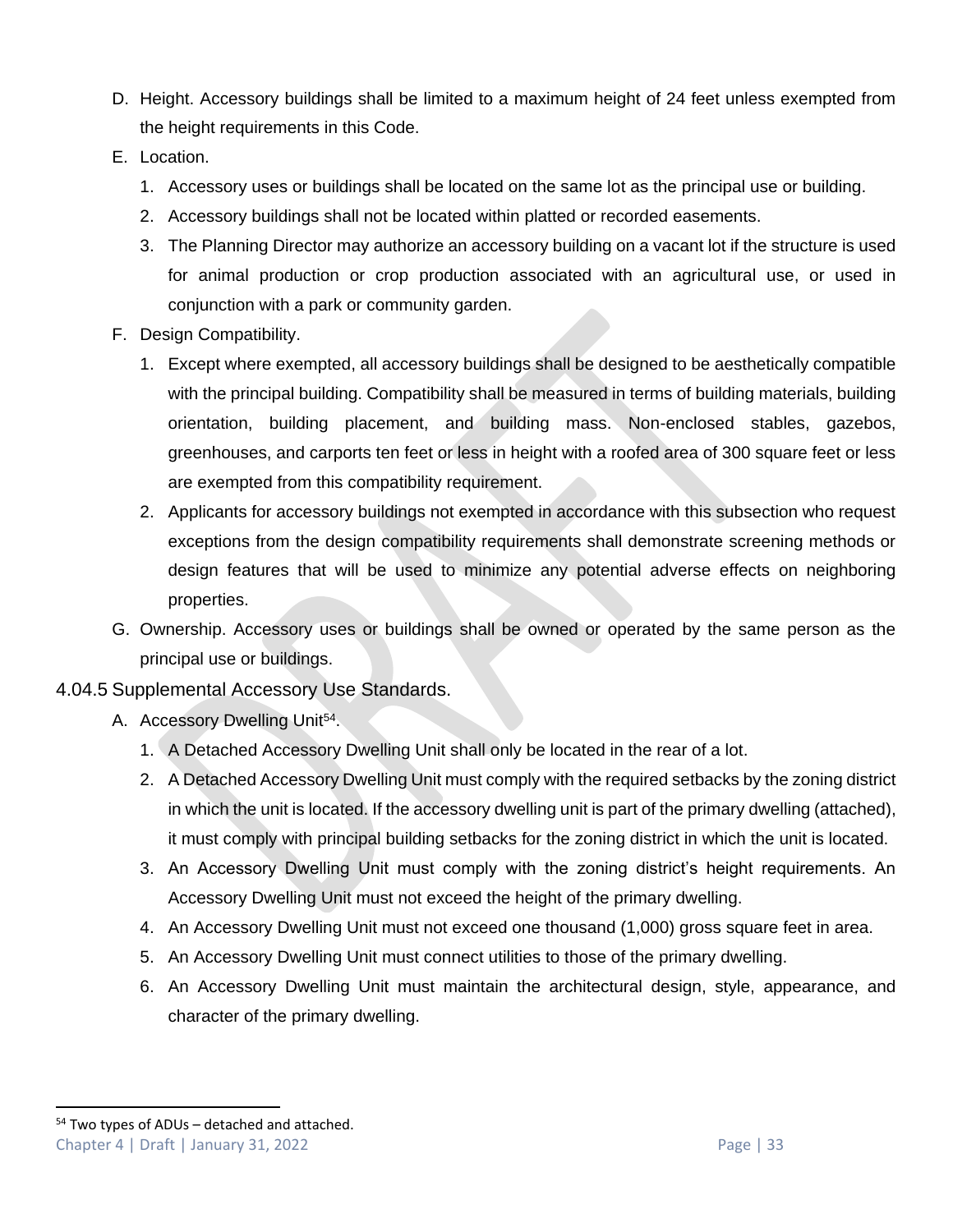- 7. The property owner must occupy the principal dwelling as the owner's permanent residence. For purposes of these regulations, "property owner" means the title holder and/ or contract purchaser of the lot, and "owner occupancy" means that a property owner makes their permanent residence at the site.
- B. Drive-Thru Facility<sup>55</sup>. A Drive Through Facility may be permitted as an accessory use subject to the following standards.
	- 1. Setbacks. All Drive-Thru Facilities are set back five feet (5 ft) from any property line.
	- 2. Stacking.
		- a. All Drive-Thru Facilities accommodate the required stacking standards.
		- b. A drive-thru/ATM lane is provided on site.
		- c. The drive-thru/ATM lane is at least ten (10) feet wide.
		- d. The drive-thru/ATM lane provides at least three (3) vehicle stacking spaces before the drivethru window/ATM.
		- e. Vehicle stacking spaces shall be ten (10) feet wide by twenty (20) feet long.
- <span id="page-33-1"></span>C. Office.
	- 1. An accessory office shall be allowed for an approved use.
	- 2. The office shall not occupy more than twenty five percent (25%) of the gross floor area of the approved use.
	- 3. If the approved primary use is not located in a structure, the office structure shall not occupy more than five percent (5%) of the property area on which the primary use is located or five thousand (5,000) square feet, whichever is less.
- <span id="page-33-0"></span>D. Outdoor Storage.
	- 1. Outdoor storage areas shall be screened according to **Chapter 5, Development Standards**.
	- 2. All outdoor storage areas shall be completely fenced and screened from public view.
	- 3. Screening shall be at least six feet (6') tall, but no more than ten feet (10') tall unless where specifically stated otherwise.
	- 4. One side of the outdoor storage may be left unenclosed, provided that the materials stored in the area shall not be visible from a public roadway or an abutting property.
	- 5. Cyclone or chainlink fencing (with or without slats) shall not be deemed a screening material.
	- 6. Materials shall not be stored within the required setbacks.
	- 7. Stored items shall not block sidewalks or parking areas and may not impede vehicular or pedestrian traffic.
	- 8. Outdoor storage for commercial or industrial uses shall be limited to those items owned or used by the business.

Chapter 4 | Draft | January 31, 2022 Page | 34 <sup>55</sup> This includes a stand alone ATM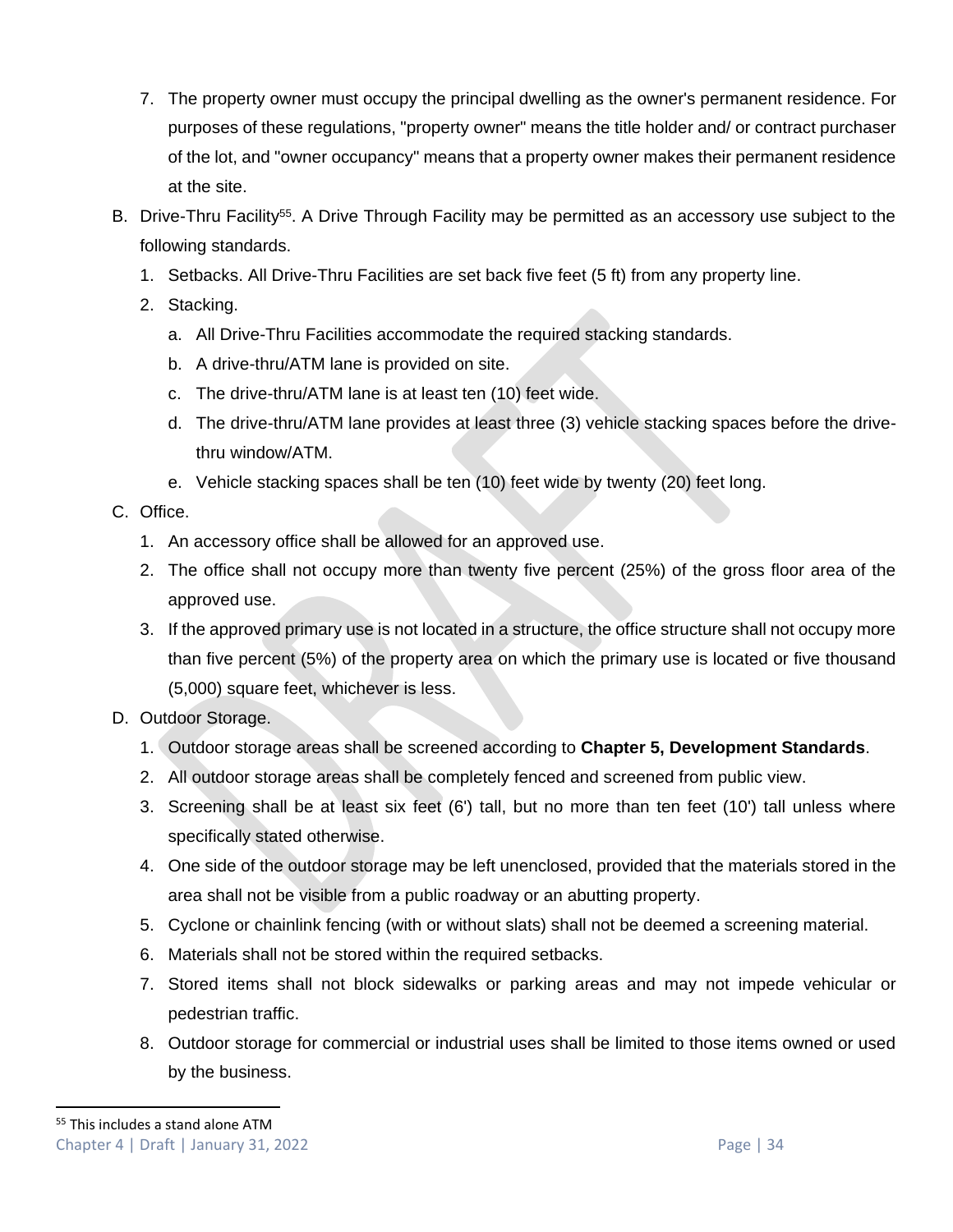9. Outdoor storage for a multi-family development, recreational vehicle park, or manufactured home park, shall be only for recreational vehicles or personal recreation items of the tenants.

# <span id="page-34-0"></span>**4.05 Temporary Uses and Structures**

- 4.05.1 Purpose. This section allows for the establishment of certain temporary uses of limited duration and special events, provided that such uses comply with the standards in this subsection and are discontinued upon the expiration of a set time period. Temporary uses and special events shall not involve the construction or alteration of any permanent building.
- 4.05.2 Approval Procedure. Any use listed in this section may be permitted as a temporary use provided:
	- A. Where indicated in Table 4.02-1 Use Table; and
	- B. The proposed temporary use is consistent with the general and specific standards for temporary uses and structures in this section.
- 4.05.3 General Standards for all Temporary Uses. All temporary uses or structures shall meet the following general requirements, unless otherwise specified in this Land Use Code:
	- A. The temporary use or structure shall not be detrimental to property or improvements in the surrounding area, or to the public health, safety, or general welfare.
	- B. The temporary use shall comply with all applicable general and specific regulations of this Chapter [4.05,](#page-34-0) unless otherwise expressly stated.
	- C. Permanent alterations to the site are prohibited.
	- D. All temporary signs associated with the temporary use or structure shall be properly permitted and removed when the activity ends or permit expires, whichever occurs first.
	- E. The temporary use or structure shall not violate any applicable conditions of approval that apply to a principal use on the site.
	- F. The temporary use regulations of this section do not exempt the applicant or operator from any other required permits, such as health or building permits.
	- G. If the property is undeveloped, it shall contain sufficient land area to allow the temporary use or structure to occur, as well as any parking and traffic circulation as required that may be associated with the temporary use, without disturbing sensitive or protected resources, including required buffers, 100-year floodplains, river protection setbacks, and required landscaping. At the conclusion of the temporary use or at expiration of the permit, whichever occurs first, all disturbed areas of the site shall be restored or improved to the condition that existed prior to the use.
	- H. If the property is developed, the temporary use shall be located in an area that is not actively used by an existing approved principal use, and that would support the proposed temporary use without encroaching or creating a negative impact on existing buffers, open space, landscaping, traffic movements, pedestrian circulation, or parking space availability.